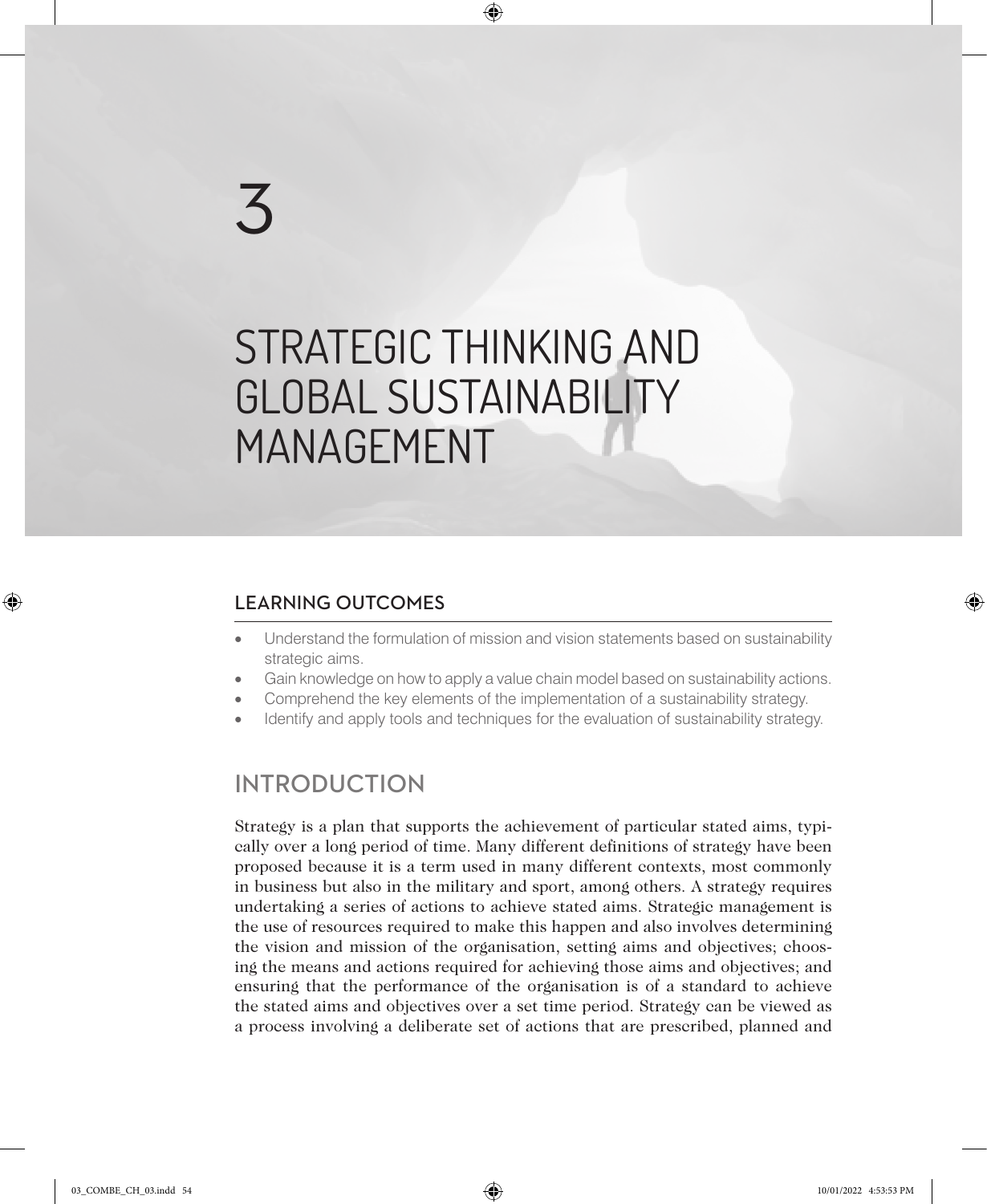monitored. However, often strategy takes on a more emergent trajectory whereby a set of actions follows a pattern of behaviour that is consistent but without any pre-determined route to achieving stated aims (Lynch, 2018). Effective strategic management relies on feedback, knowledge, learning and analysis, which combine to contribute to the experience that managers require to make well-informed long-term decisions.

⊕

This chapter begins with a treatment of the strategy content, process and context by discussing these elements as part of a deliberate design that supports the achievement of sustainability strategic goals. The strategy process discussion focuses on the formulation, implementation and evaluation of strategy. A sustainability strategy framework is used to offer explanations and insights into the development of this process. The work goes on to highlight sustainability strategy analysis and choice, and the application of a sustainability value chain. The discussion around implementation of sustainability strategy focuses on the role of organisational structure and governance before going on to evaluate design thinking as part of the process driving strategy in this context. Key issues of organisational learning and organisational culture feature as important elements of the implementation process. The chapter is completed by a discussion of the evaluation aspect of sustainability strategy using selected tools and techniques for measuring and analysing performance.

**Definition: Strategy** is the stated long-term aims and objectives of an organisation and the plan of action to achieve them.

#### STRATEGY CONTENT, PROCESS AND CONTEXT

In the context of this current discussion, strategy content refers to the added value that frameworks contribute to sustainability. It can be viewed as the discipline that underpins the requirement to satisfy business needs based on content creation. Managers involved in creating sustainability strategy content need to identify the business interests that will be met through the planning, creation and distribution of content. Here, it is necessary that the creators understand the business case for designing the content and the audience it is aimed at. The strategy process sets out the way in which the strategy of the framework, approach or project in question is formulated and designed to achieve stated content and purpose (Baumgartner and Korhonen, 2010). As part of the process, it is important to include stakeholders in the creation of sustainability strategy content. Engagement with stakeholders can help inform key areas of interest such as how the content should be used, what type of content is required, and how it should be organised. De Wit (2014) notes that the circumstances under which strategy content and process are determined reveal the strategy context (both internal and external to the organisation). Sustainability strategy has a distinct context around understanding the economic, social and environmental factors that inform the development of strategic aims and the actions that support them.

♠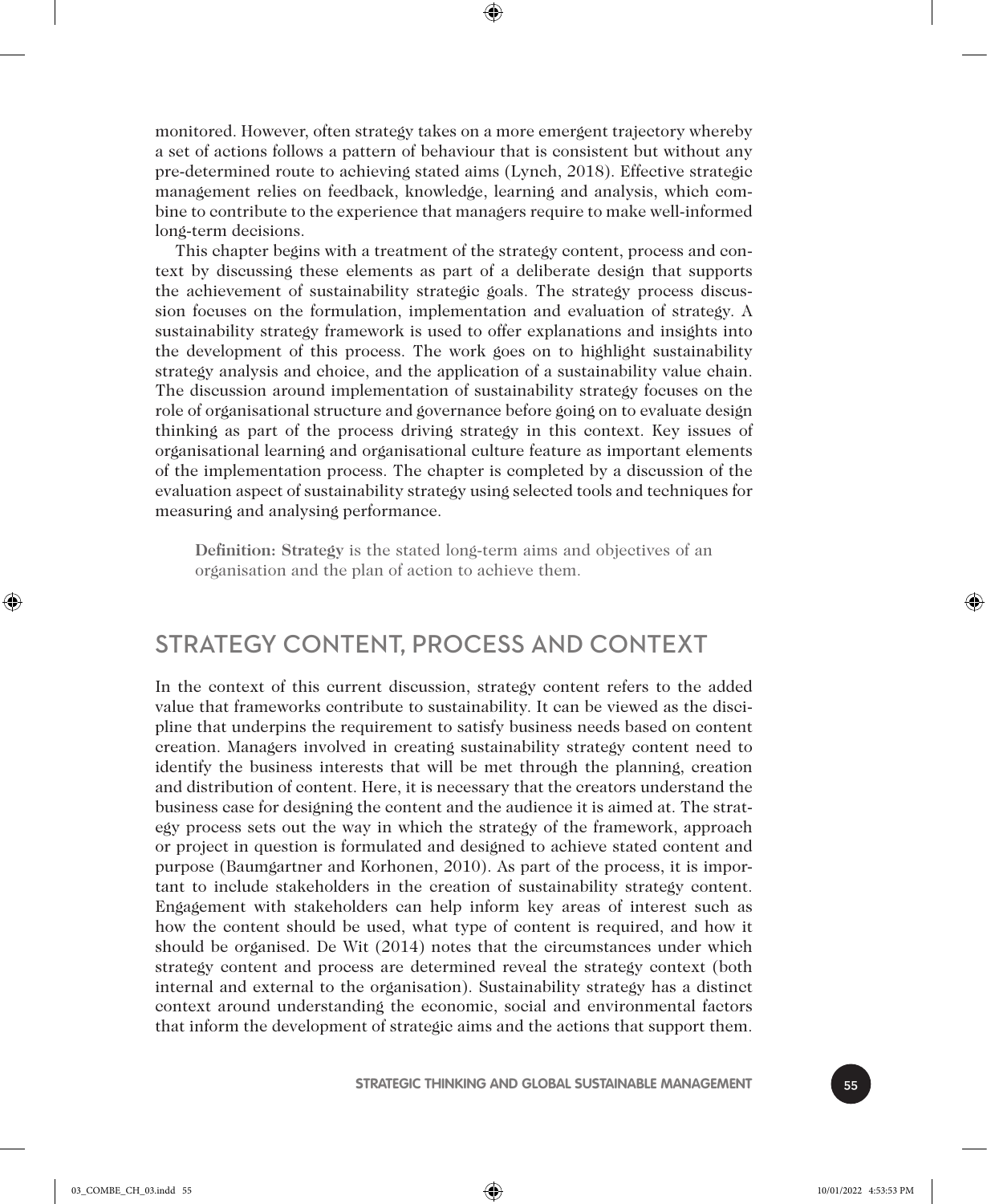Managers need to identify the strategy context by better understanding the global and local sustainability factors and their impact on the organisation. This helps focus attention on the material issues that inform effective strategic management.

⊕

Creating and implementing a sustainability strategy poses significant challenges for managers and not all succeed. In some cases sustainability content may lack depth of understanding; in others it may be a lack of a clear resource commitment to match actions with the appropriate support. In some cases, sustainability strategy may lack focus when the emphasis is on sustainability impacts and risks at the functional level of the organisation rather than at the strategic level. This can often lead to returns on sustainability actions being limited in scope and impact. If sustainability is a strategic issue within an organisation, then it needs resourcing, suitable managerial support and the type of expertise around strategic planning and development that can deliver significant or even transformational change. Sustainability strategies can fail if the process is of marginal significance or is marginalised against that of other strategic aims. Effective strategy in this context needs to reflect corporate ambition around sustainability aims.

#### The strategy process

The main elements of the strategy process include formulating a mission statement and overall purpose of the organisation; undertaking internal and external analysis; analysing the range of options available; choosing a strategic option and implementing measures to achieve the aims and objectives, and evaluating the performance of the chosen strategy. Thus, typically strategy involves the three stages of formulation, implementation and evaluation as illustrated in Figure 3.1. Following a clear strategy process allows managers to set a plan of action for achieving stated aims and objectives in a systematic manner. This approach helps to clarify what is viable and desirable for their organisation and focuses attention on the key areas of analysis that support the evaluation of each stage towards achieving stated aims and objectives.





56 **INTRODUCTION TO GLOBAL SUSTAINABLE MANAGEMENT**

♠

03\_COMBE\_CH\_03.indd 56 10/01/2022 4:53:55 PM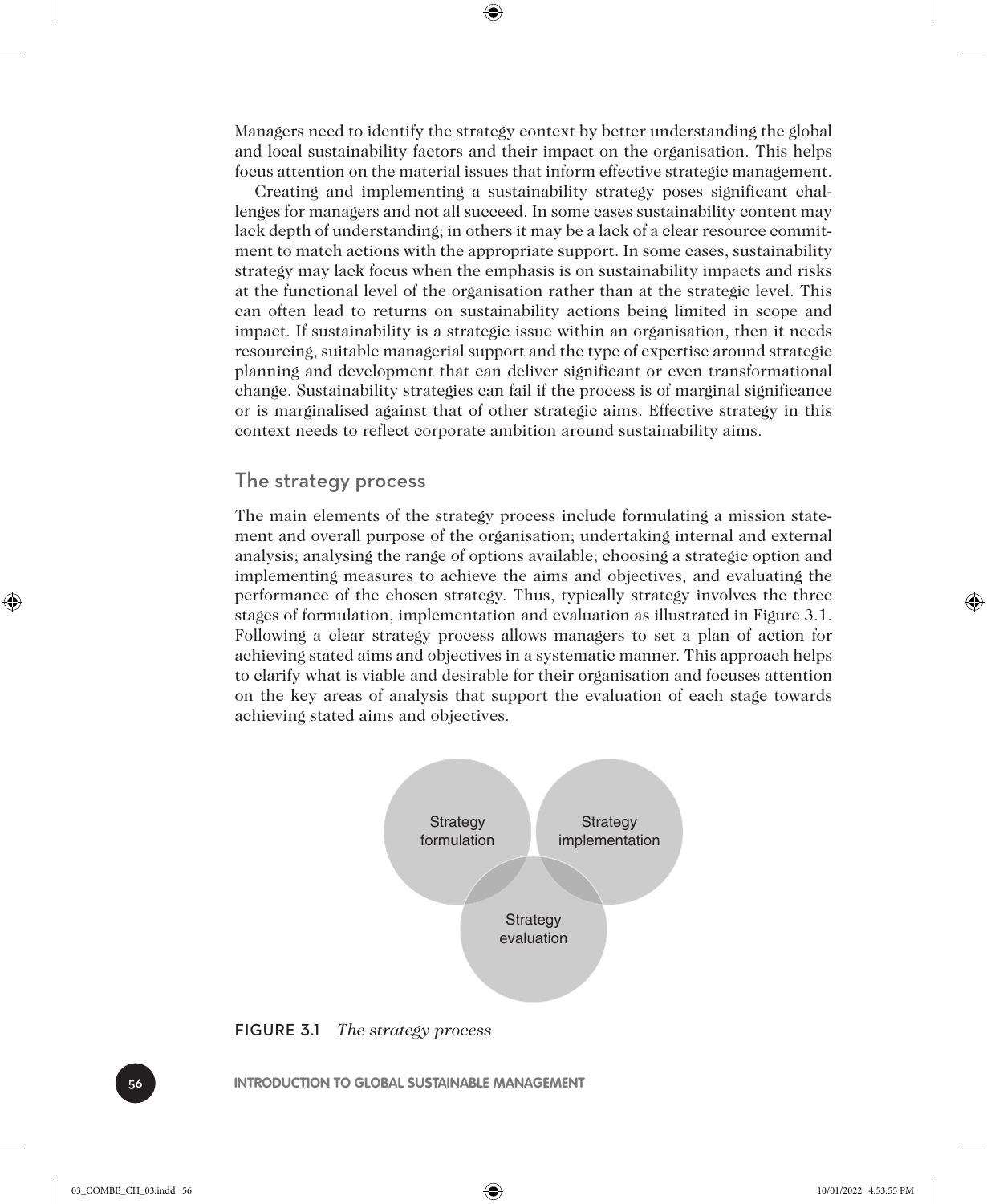To undertake the strategy process requires strategic thinking by managers. This refers to the intentional and rational thought process that focuses attention on analysis of identified key factors that influence the ability of the organisation to achieve stated long-term aims and objectives. An important characteristic of effective strategic thinking is to understand the environment in which the organisation operates and to be able to anticipate changes in that environment (Pelard, 2020). This helps managers initiate and implement actions in a proactive rather than reactive manner to either mitigate negative impacts from change or exploit it as an opportunity. In competitive environments this type of strategic thinking helps to formulate and implement goals, plans and aims around knowledge of market and competitive forces that help companies create a competitive advantage.

⊕

In the private sector the main strategic aim is to create a competitive advantage over rival firms. Usually, the measure of competitive advantage is financial – profit, turnover, return on capital employed, market share, etc. To achieve competitive advantage companies need to discover and implement ways of competing that are unique and distinctive from those of rivals and that can be sustained over a period of time. Michael Porter (1980, 1985) introduced this concept and emphasised the need to identify the factors that give an organisation an edge over its competitors and enable it to achieve higher levels of profitability or any of the other financial measures. This type of strategy is termed competitive strategy and is concerned with the company's position relative to its competitors in the markets which it has chosen (Kay, 2001).

Typical ways in which a competitive advantage can be gained include expanding the product line, extending market reach, differentiating products and services, being the least cost producer of products or service, adding value through creativity and innovation, superior economies from marketing and promotion of products and services, delivering high quality customer service or distribution, or building in flexibility and agility into the production process. These are just some of many ways that companies seek to gain and sustain a competitive advantage. However, in the last two decades there has been a discernible shift in strategic thinking away from the narrowly defined economic returns from strategic action towards other forms of competitive advantage that include sustainability and the myriad benefits that derive from that. The effects of changing consumer preferences, increasing awareness of the strategic dimension of sustainability, the absorption and dissemination of knowledge and understanding of sustainability issues, and a broader scope of shareholder demands have all contributed to the evolution of global sustainable managers across many different industry sectors. Global sustainability managers engage in strategic thinking that supports a longterm commitment to redirecting resources to support sustainability aims that transcend the internal organisation to incorporate all stakeholders who affect or are affected by the organisation.

Baumgartner and Ebner (2010) note that sustainability strategy comprises three elements including the economic, ecological and social. The economic element involves all the activities that ensure effective business functions and continuity including key drivers of value such as innovation and collaboration.



⊕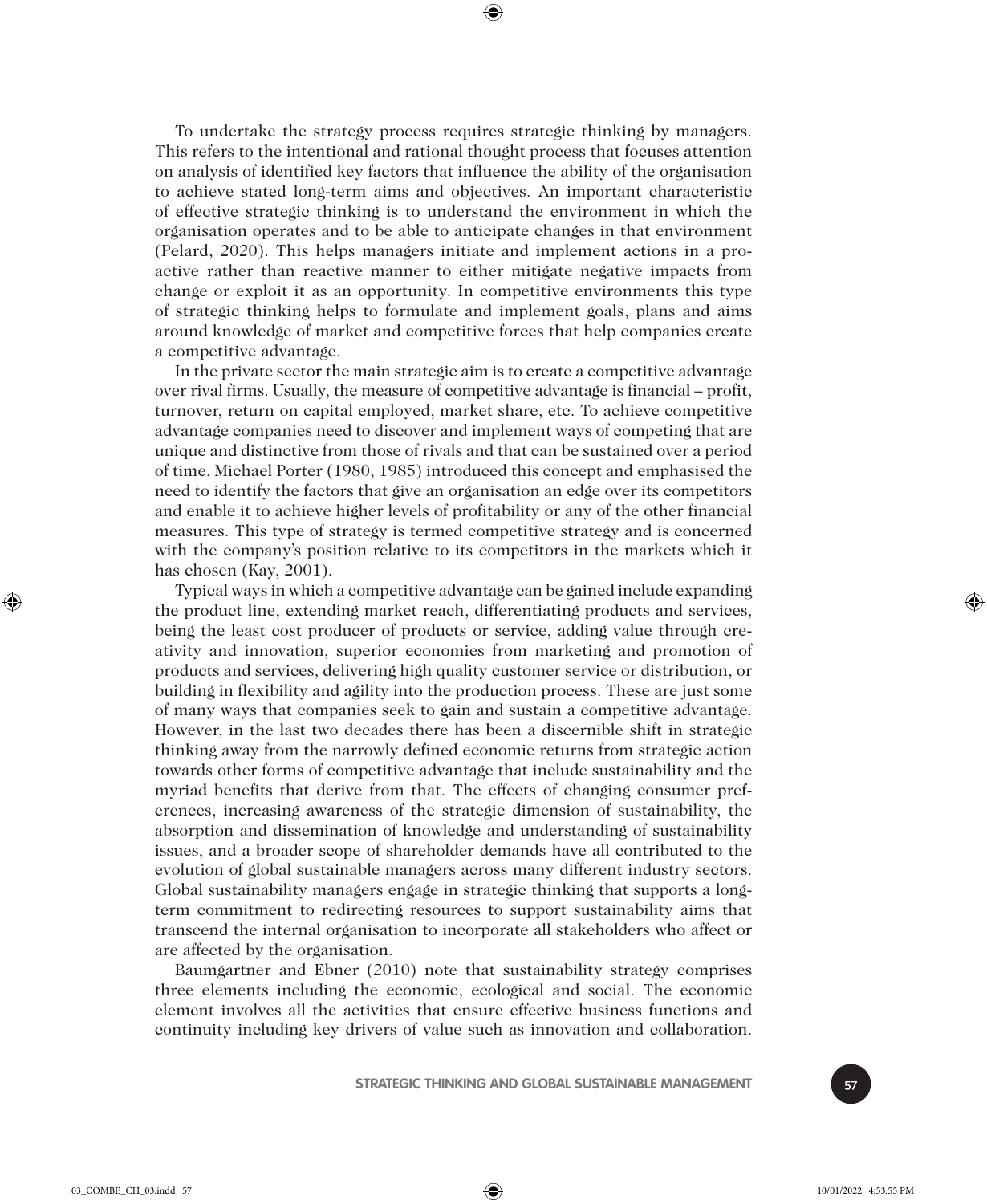⊕

Ecological elements refer to environmental activities that cause or prevent environmental impacts such as recycling, carbon capture or waste management. These and a raft of others provide the basis of sustainable economic growth based on exploiting environmental value. The third element of social value has both internal and external influences. Internal to the organisation is corporate governance and employee welfare. These add value by enhancing and building trust among internal stakeholders. This links into the external environment whereby the reputation of the organisation in the wider community is one way that sustainability strategy can derive value.

#### SUSTAINABILITY STRATEGY: FORMULATION

A sustainability strategy sets out a series of actions that are designed to achieve long-term sustainability strategic aims and objectives (Long, 2020). Consequently, the decision-making lies in the realm of those at executive level in an organisation and those directly responsible for developing and implementing the sustainability strategy. This latter group will engage with internal managers and workers, external stakeholders including suppliers, partners, consumers, citizens, pressure groups, government, support agencies and many more. Key to effective sustainability strategic thinking is understanding the diverse needs and expectations of stakeholders; knowledge of the industry in which the company operates along with related sustainability issues; deep insight into the resources and capabilities of the organisation; and an entrepreneurial mindset for assessing risks and identifying opportunities. Beyond engaging with stakeholders, global sustainability managers need to communicate the vision and mission of the organisation's commitment to sustainability actions to gain 'buyin' from workers and other managers (Wheelen et al., 2017). They must be able to allocate resources to support the sustainability strategy and direct the transition to sustainability that extends beyond economic returns to include social and environmental value.

So much of strategic thinking is around determining what actions to implement to achieve stated aims and objectives. Often, some hard decisions regarding the sequencing of actions have to be made based on priorities that best support these. In terms of sustainability, managers have to decide what level of commitment they want to include in their overall corporate strategy. For some companies it is clear that sustainability actions fail to reach the strategic level that commands a significant reallocation of resources to attain stated aims and objectives and that form a central part of the organisation's commitment to sustainability. In others, a sustainability commitment not only involves resourcing but also targets, key performance indicators (KPIs), monitoring and evaluation as well as learning. Here, companies integrate sustainability actions and initiatives, align them to strategic aims and communicate outcomes in the form of transparent reporting. Thus, applying a set of actions that support sustainability is not enough, they have to be linked to clearly stated strategic aims and objectives. Hart and Milstein

58 **INTRODUCTION TO GLOBAL SUSTAINABLE MANAGEMENT**

♠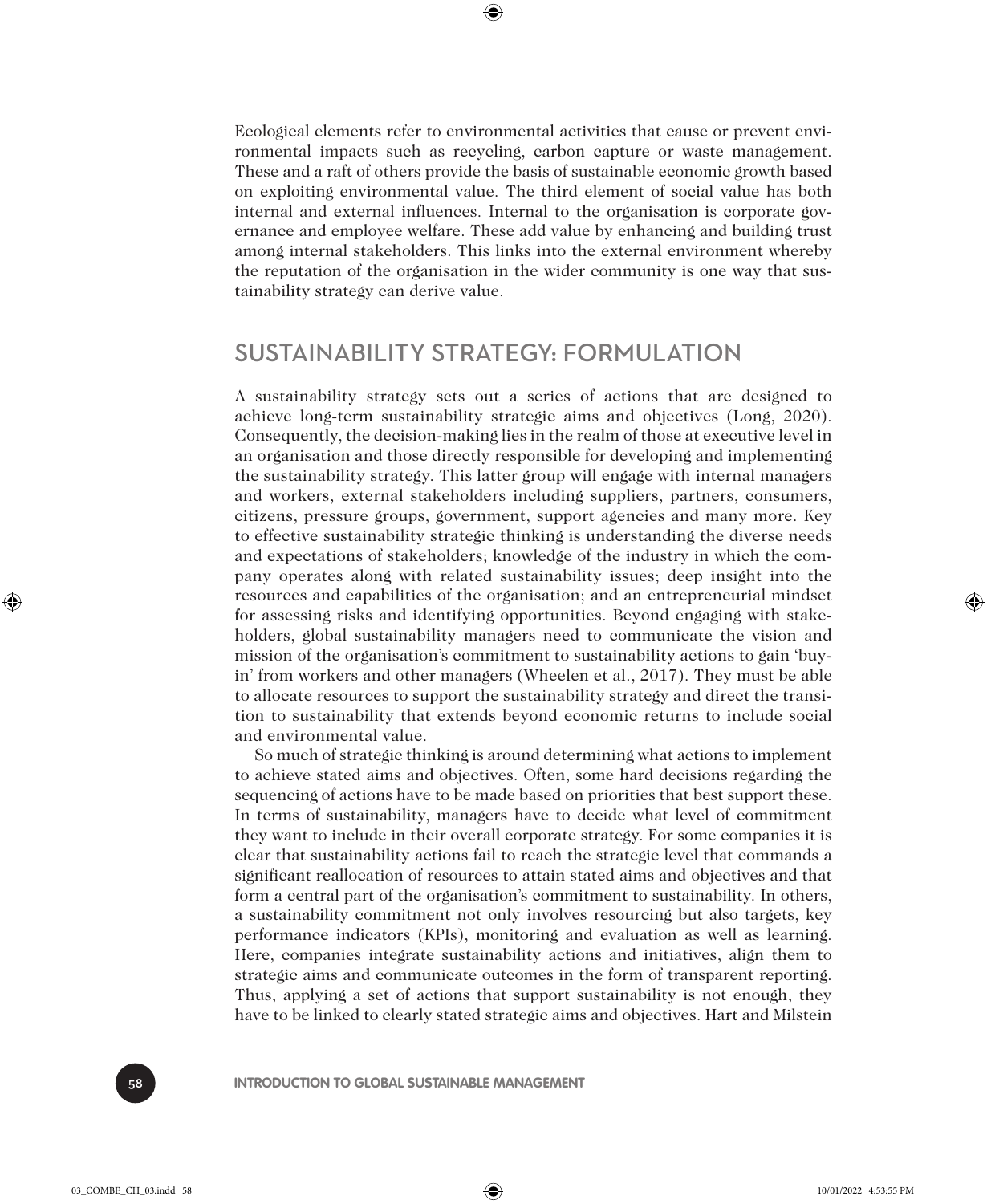(2003) produced an important account of how to create sustainable value in organisations that maintains a relevance in the modern era. Figure 3.2 presents a sustainability strategy framework as a basis of explaining and discussing the strategy process in this context.

⊕



FIGURE 3.2 *Sustainability strategy framework*

#### Core values, vision and mission

The starting point of a sustainability strategy is to determine the core values of the organisation and the reason it exists. This may involve a single core value or a set of them. For an effective sustainability strategy, the core values should incorporate principles that underpin a commitment to sustainability whether or not it forms the central aspect of strategy or as part of a wider strategy. The commitment cannot place sustainability as a peripheral strategic issue due to the level of resource commitment it commands and the requirement for authenticity in intent. Core values govern all major strategic decisions in organisations whether they be economic, social or environment (or a combination of all three). In the context of sustainability, it is evident that more and more companies around the world are embracing the benefits associated with incorporating the actions that support it into their strategy. More than that, however, sustainability is featuring among the core values that define why these companies exist and what they aim to achieve. Large corporations such as Coca-Cola, Google and Apple have embedded sustainability principles into their core values that extend well beyond what is required by way of regulatory compliance.

This trend in defining core values around the protection of the environment has economic benefits too as it can be seen that economic performance is increasingly reliant on innovations around sustainable business practices. For example, non-renewable resources become increasingly expensive the scarcer they become making it increasingly difficult for companies to manage costs and increase efficiency. Consequently, it makes business sense to innovate around sustainable processes and practices and embedding this into the core values influences the organisational culture around sustainability practices. Core values can be developed around a wide range of themes that reflect what the company stands for. Where sustainability

**STRATEGIC THINKING AND GLOBAL SUSTAINABLE MANAGEMENT FOR SOLUTION** 

⊕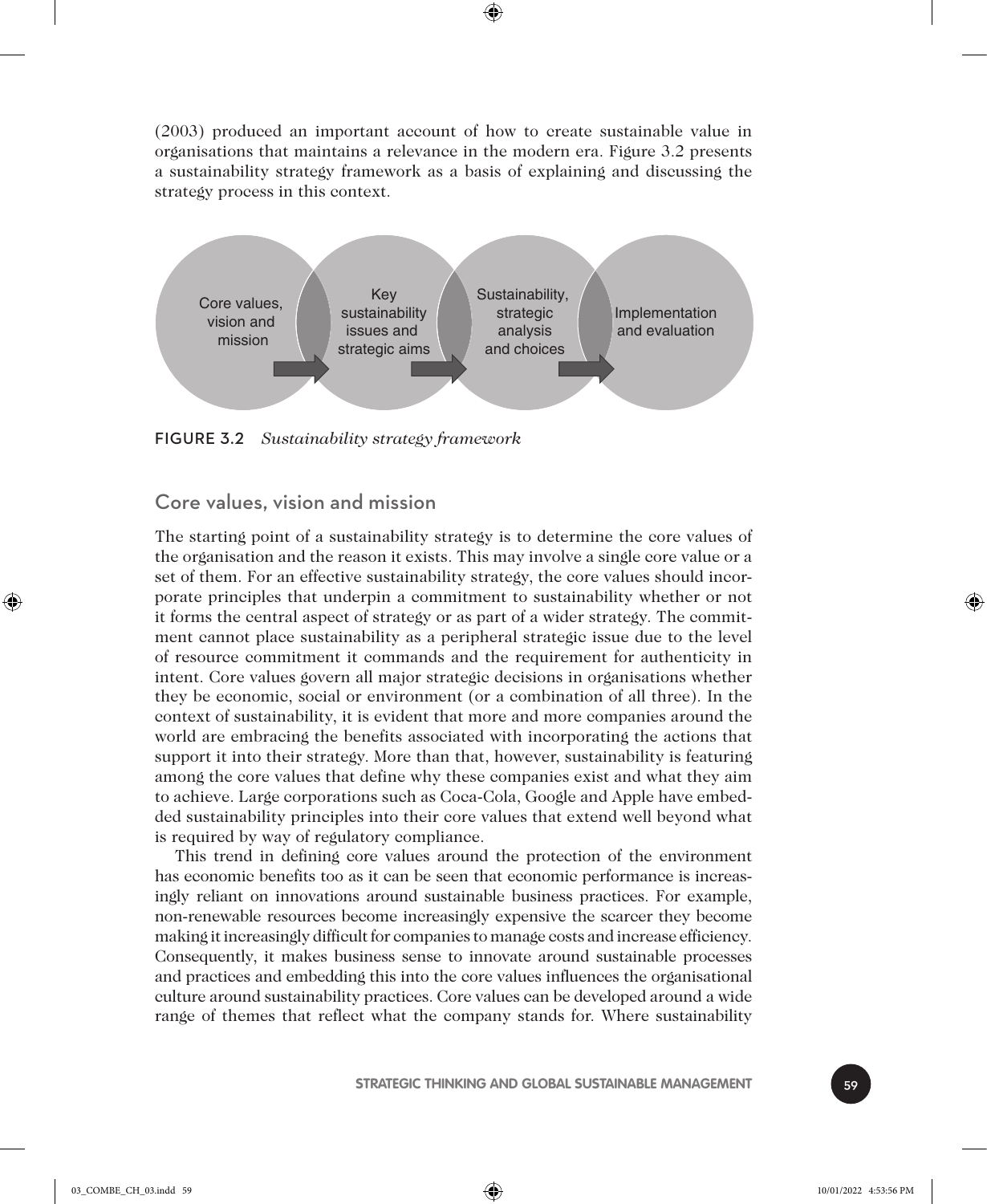features as the central theme then issues of sustainable economic growth, resource efficiency, social inclusivity, equality in employment, low carbon emissions to reduce environmental impact, and zero waste policies are just some examples that may underpin the core values that permeate throughout the company.

⊕

A vision statement is a short descriptive account of an organisation's aspirations and the impact they intend to create. The statement should inspire and motivate internal stakeholders and articulate the intended direction of the organisation. The vision of the organisation is something that should attain 'buy-in' from workers and act as a unifying statement that underpins shared goals around a strategic plan. As a concise statement, the vision invariably focuses on a specific strategic aim and sets a timeframe for its achievement. It is future oriented and necessarily challenging but realistic in scale and scope.

Vision statements that feature sustainability emphasise some aspect of social or environmental benefit to the wider community and/or the environment in which they live. The vision of apparel producers Patagonia states:

Build the best product, cause no unnecessary harm, use business to inspire and implement solutions to the environmental crisis. (Patagonia, 2021)

The vision of the company states up front that it aims to deliver the best product on the market. However, this links into their commitment to undertake business in a manner that not only does not harm but proactively seeks ways to help find solutions to the environmental crisis that many of their stakeholders perceive to be a climate emergency.

The mission statement communicates the overriding purpose of the organisation. Further to this, managers have to be able to communicate a vision of what the organisation is all about and where it wants to be in the future. The vision describes the aspirations of the organisation. The purpose, vision and mission of an organisation form the basis of determining specific objectives. By defining these, managers can clarify what the company stands for and how they can be differentiated from rivals. This clarity of purpose provides focus and direction for all involved in the activities of the organisation. Dobson et al. (2011) set out key criteria that comprise a good mission statement. These are:

- the principal business or activities of an organisation
- its key aims and objectives
- the beliefs or values of the company defining what the organisation represents, such as the balance between profit and other values such as reputation and community involvement
- the organisation's main stakeholders.

Although mission statements are a standard item of documentation made public by companies, they have not been without criticism. Kay (2001) argues that such statements are merely part of a 'wish-driven strategy' that fails to recognise the

60 **INTRODUCTION TO GLOBAL SUSTAINABLE MANAGEMENT**

♠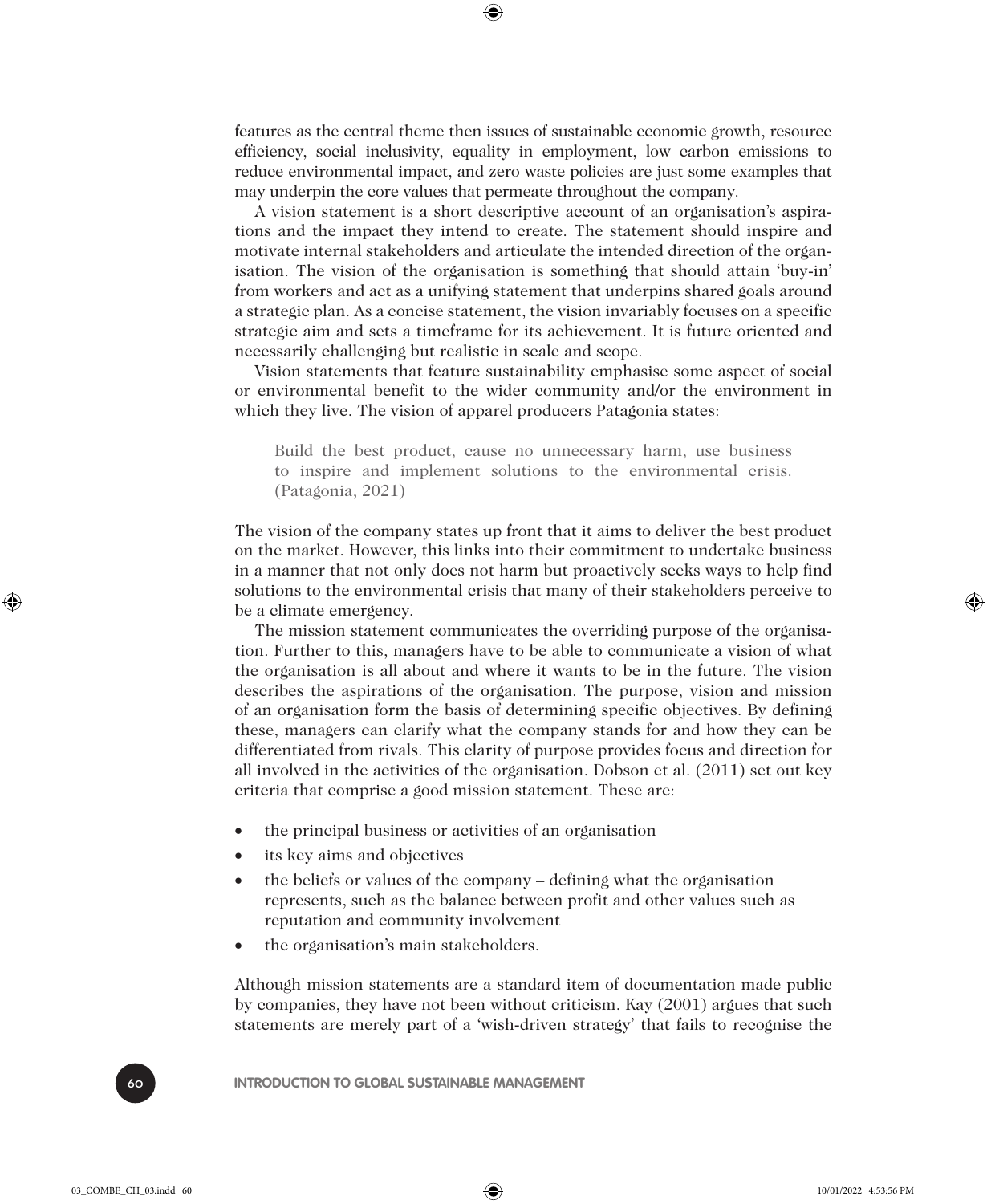limits to what might be possible, given finite organisational resources. This argument has some validity because there are numerous examples of firms following a strategy to achieve higher aspirations rather than what their capabilities and resources allow. In other cases, mission statements have been viewed with scepticism as being merely another public relations exercise by organisations wishing to present themselves in a positive light to internal and external stakeholders. Nevertheless, mission statements remain a staple of organisations' attempts to communicate what they stand for to stakeholders. Some general principles of effective mission statements are that they should be succinct, memorable, unique to the company, realistic and contemporary. The mission of UK consumer goods multinational company Unilever reflects these by stating 'Unilever's mission is to add vitality to life. We meet everyday needs for nutrition, hygiene and personal care with brands that help people feel good, look good and get more out of life' (Unilever, 2021).

⊕

**Definition:** A **mission statement** is a formal summary of the aims and values of an organisation.

Sustainability has provided an opportunity for companies to spread the message of their 'green' credentials to stakeholders and has become almost a standard feature in modern times. There is much kudos attached to being perceived as sensitive to the future of the planet but there are also sound business reasons for doing so, including those of meeting stakeholder expectations and the fact that competitive advantage can be gained from pursuing sustainable business practices. However, to attain any form of credibility the statements have to be backed up by action. Also, mission statements that include sustainability as a theme require some subtle and nuanced forms of communication that build authenticity. Effective mission statements that feature sustainability have some common features including the characteristic of being easy to understand by a general audience; being succinct but specific around a key sustainability aim; being relevant to all stakeholders including the wider community; and being inclusive of economic, social and environmental commitments. Nike provide an example of a mission statement that features many of these characteristics:

Our mission is what drives us to do everything possible to expand human potential. We do that by creating groundbreaking sport innovations, by making our products more sustainably, by building a creative and diverse global team and by making a positive impact in communities where we live and work. (Nike, 2021)

Companies like Patagonia and Nike need to craft a vision and mission statement that not only adheres to some of the effective characteristics outlined above, but also ensure that it aligns to their strategy. Where sustainability forms the central focus of that strategy then there is a need to ensure a coherent link to the identified key sustainability issues and the stated strategic aim. This forms the next phase of the sustainability strategy framework.

**STRATEGIC THINKING AND GLOBAL SUSTAINABLE MANAGEMENT** 

⊕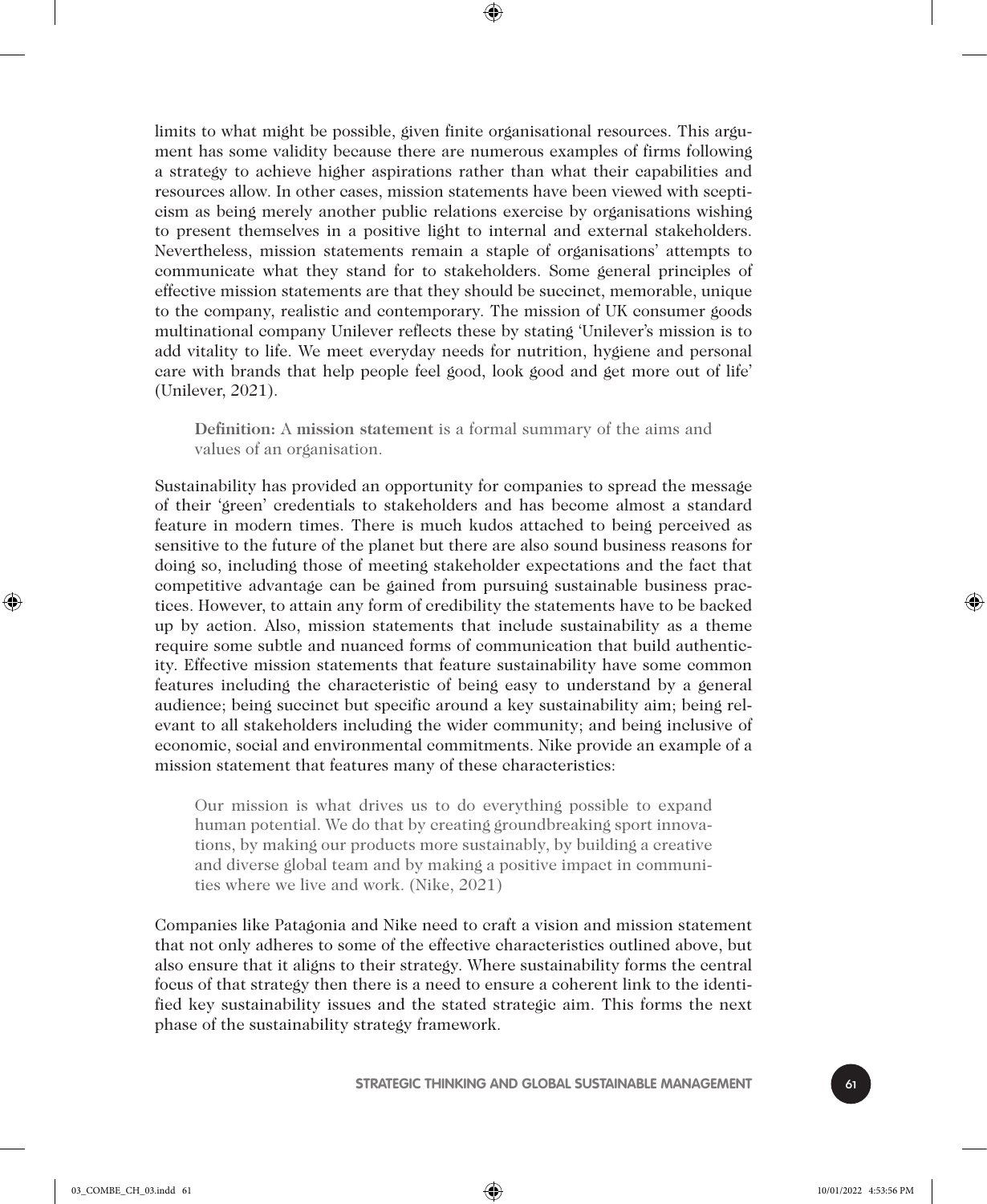Key sustainability issues and strategic aims

⊕

There are a wide range of sustainability issues that companies could focus on and link to their strategy. These range from innovations for reducing carbon emissions to socially inclusive employment policies; investing in sustainability value adding activities to managing green supply chains. Sustainability aims help organisations focus attention on those areas of the business that are catalysts for growth through innovation. The development of new products or services or the creation of new business models based on sustainability issues can enhance performance by generating income from meeting social or environmental needs. Cavaleri and Shabana (2018) present a useful conceptual framework that links sustainability with strategy. There may also be reputational capital to be gained from an effective sustainability strategy by building stronger customer relationships or closer partnerships with other stakeholders. There are also a multitude of ways that a sustainability strategy can contribute to cost savings such as reduced waste, productive efficiencies, or use of more efficient energy resources. Human resources also feature in sustainability strategies by linking reputation to the attraction of new talent keen to work for organisations that have a commitment to sustainability and corporate responsibility.

There are opportunities for tackling the challenges posed by sustainability across all activities within companies; however, to align them to strategic aims requires careful consideration of how they fit within the overall aim of the organisation and the likely impact that the chosen actions will have. An important aspect to strategic management in this context is the identification and understanding of key sustainability issues that are central to driving business performance alongside meeting social and environmental aims. This is referred to as materiality and focuses the attention of managers on those issues that gain strategic priority. Materiality can inform priorities by providing the basis for determining where on the matrix each sustainability issue is positioned and the reason for that position. Formisano et al. (2018) provide a valuable insight into how the materiality matrix can be applied for prioritising sustainability strategies in a banking enterprise. Figure 3.3 uses a matrix to illustrate how priorities can be determined based on the level of impact and extent of stakeholder interest in the identified issues.

**Definition: Materiality sustainability** is the principle of defining the social and environmental issues that matter most to an organisation and its stakeholders.

The materiality matrix is divided into four quadrants each reflecting a level of impact and interest related to the sustainability action proposed. Impact and interest relate to those of the business and stakeholders respectively. Stakeholders include shareholders, customers, suppliers, partners, regulators, employees and trade unions, among others. Thus, quadrant 1 has low impact for business and low interest to stakeholders. The sustainability actions proposed would have little effect. In quadrant 2 there is low impact on business but a high level of interest to stakeholders. Sustainability actions in this quadrant may not derive much value

62 **INTRODUCTION TO GLOBAL SUSTAINABLE MANAGEMENT**

♠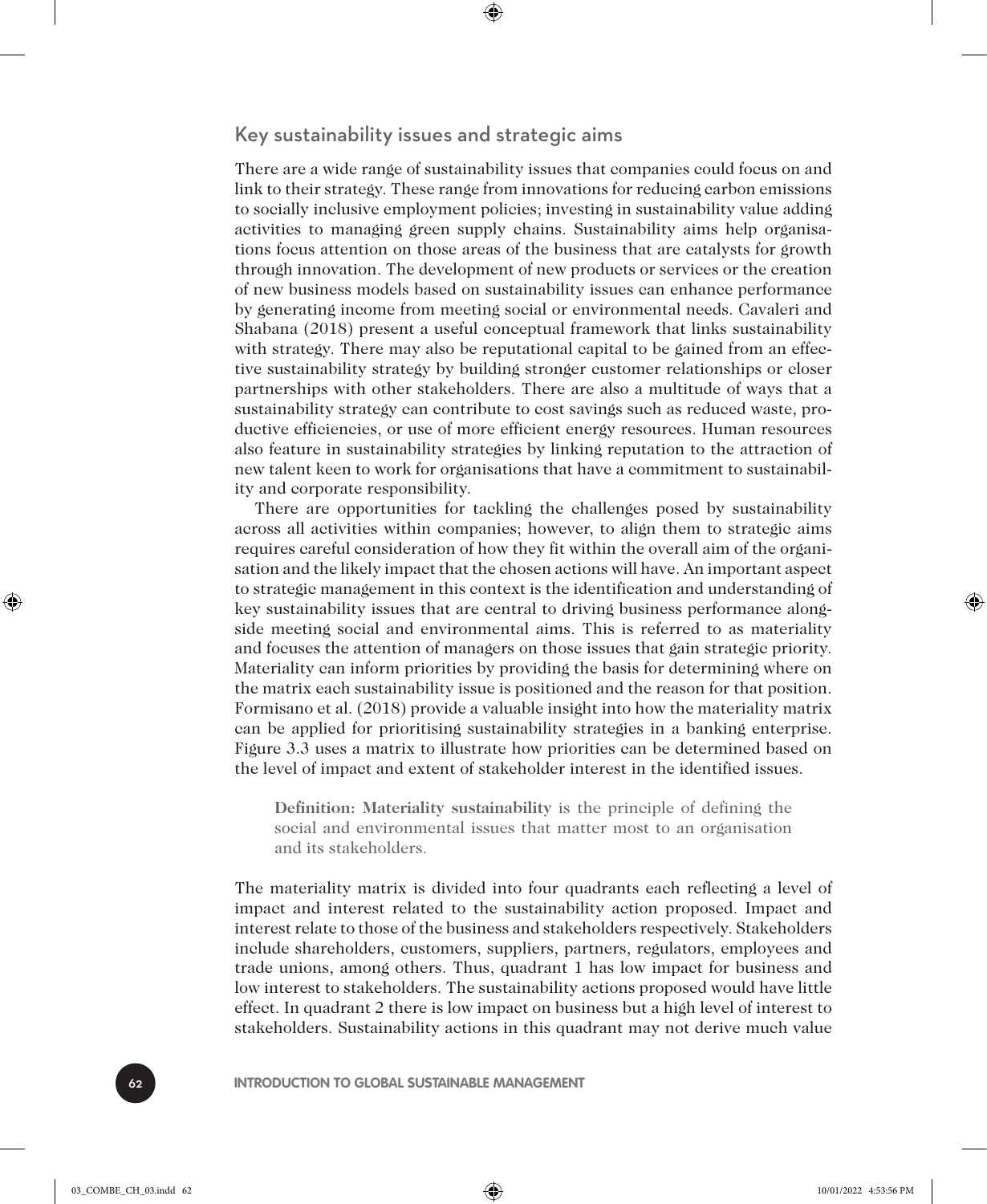to the company but will meet stakeholder expectations. For example, the outcome may not improve the economic performance of the company but stakeholders may perceive value from the sustainability actions and bestow reputational capital on the company. Quadrant 3 shows high impact for the company and low interest for stakeholders. Here, it can be seen that the benefits derived from the sustainability actions benefit the company more than it does wider stakeholders. Quadrant 4 is where both high impact for the company combines with high levels of interest for stakeholders.

⊕



FIGURE 3.3 *Materiality matrix*

As noted in Chapter 2, much of the strategic decision-making in organisations stems from gaining a better understanding of stakeholder expectations and the relative power and influence they wield. Very often stakeholder groups have knowledge and expertise that could prove valuable to managers when deciding on what sustainability actions to prioritise. For instance, pressure groups like Greenpeace or Friends of the Earth have a vast array of different members and supporters who have developed a higher level of understanding of the impact of business activity on the environment and can often bring forward viable solutions to mitigate or remove the negative effects. It is rational for managers to seek to engage positively with such groups to improve their decision-making. Stakeholders also pose a challenge to business by exposing bad practice, exerting pressure to improve, or forcing a reassessment of priorities. Ultimately, strategic decision-makers have to prioritise certain sustainability actions over others and be prepared to argue their case to stakeholders. Although some flexibility can be built into the sustainability strategy, the core aims and objectives should be



♠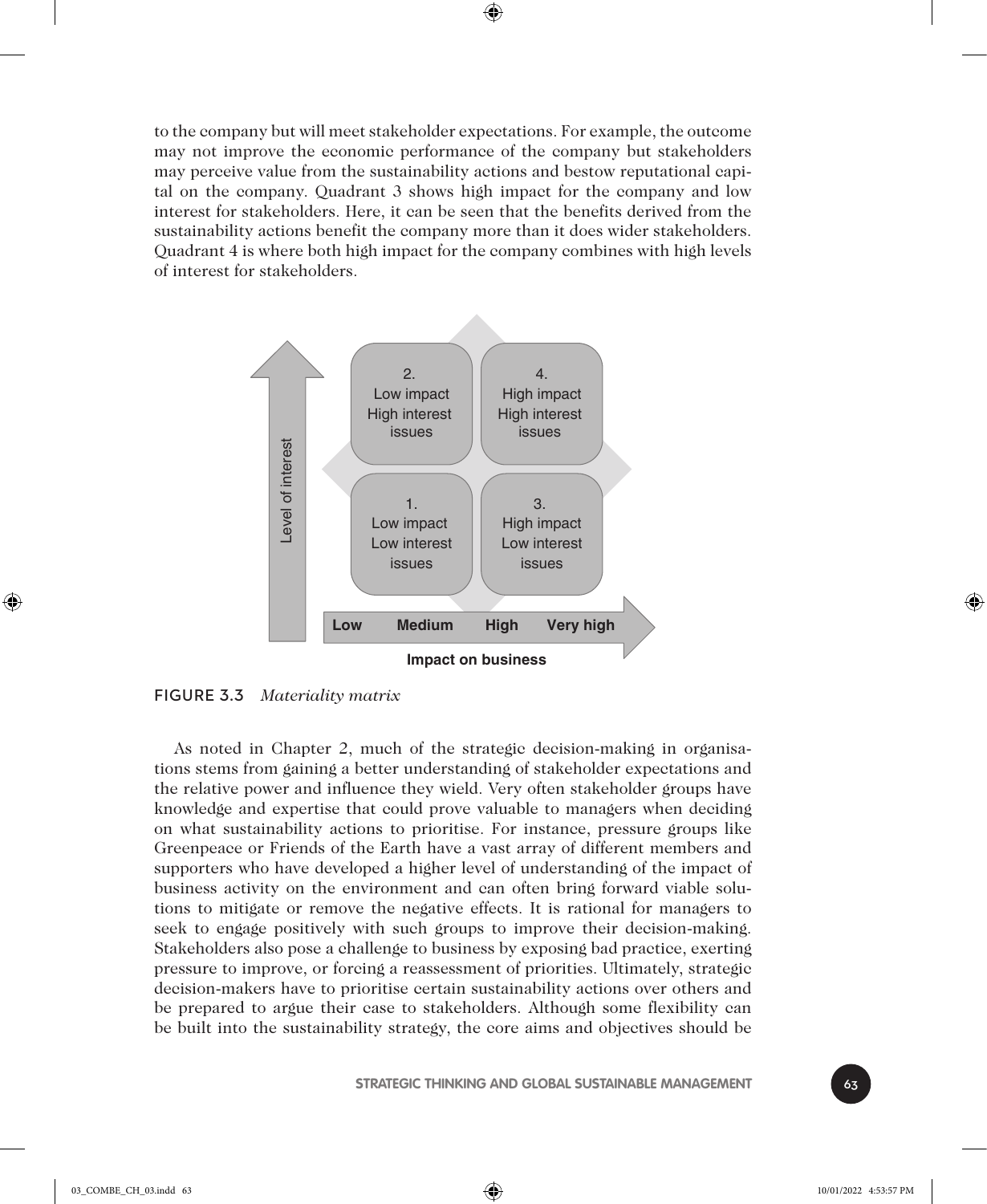consistent throughout the timeframe identified for the achievement. Figure 3.4 outlines the three stages of sustainability strategy development that govern how managers allocate resources to support prioritised actions.

⊕



FIGURE 3.4 *Levels of sustainability strategy development*

The starting point for the development of a sustainability strategy is to ensure that the organisation complies with regulations and legal requirements and that measures are put in place to report the outcomes of their activities in a clear, accurate and transparent manner. The basic stage may involve shorter-term tactics or policies that support operational and functional areas of the business. This stage does not feature as part of the strategy but is important for ensuring that protocols and good practice is observed. The intermediary phase is where the first priority choices are assessed and implemented as part of the sustainability strategy. There may be a number of different actions that are identified as being part of the strategy and that can be considered core to the overall sustainability strategy. The third stage is where the top priorities that underpin the strategy are chosen, resourced and implemented. These will have detailed and specific targets linked to them and the outcomes will make the largest and most significant contribution to the sustainability goals of the company. It is intended that the top priorities will have the highest impact over the long-term.

#### Mini case 3.1: Timbeter, Estonia and Costa Rica

Tallin-based company Timbeter was founded in 2013 as a forest tech company specialising as a global industrial timber measurement, logistics and reporting platform. The company provides precise measuring and tracking of timber more efficiently and accurately. The added value of the platform is in offering the ability to track timber movements in the supply chain in real-time anywhere in the world. In a strategic partnership with the Estonian Environmental Investment Centre the company is working with the government of Costa Rica as part of that country's

**INTRODUCTION TO GLOBAL SUSTAINABLE MANAGEMENT** 

♠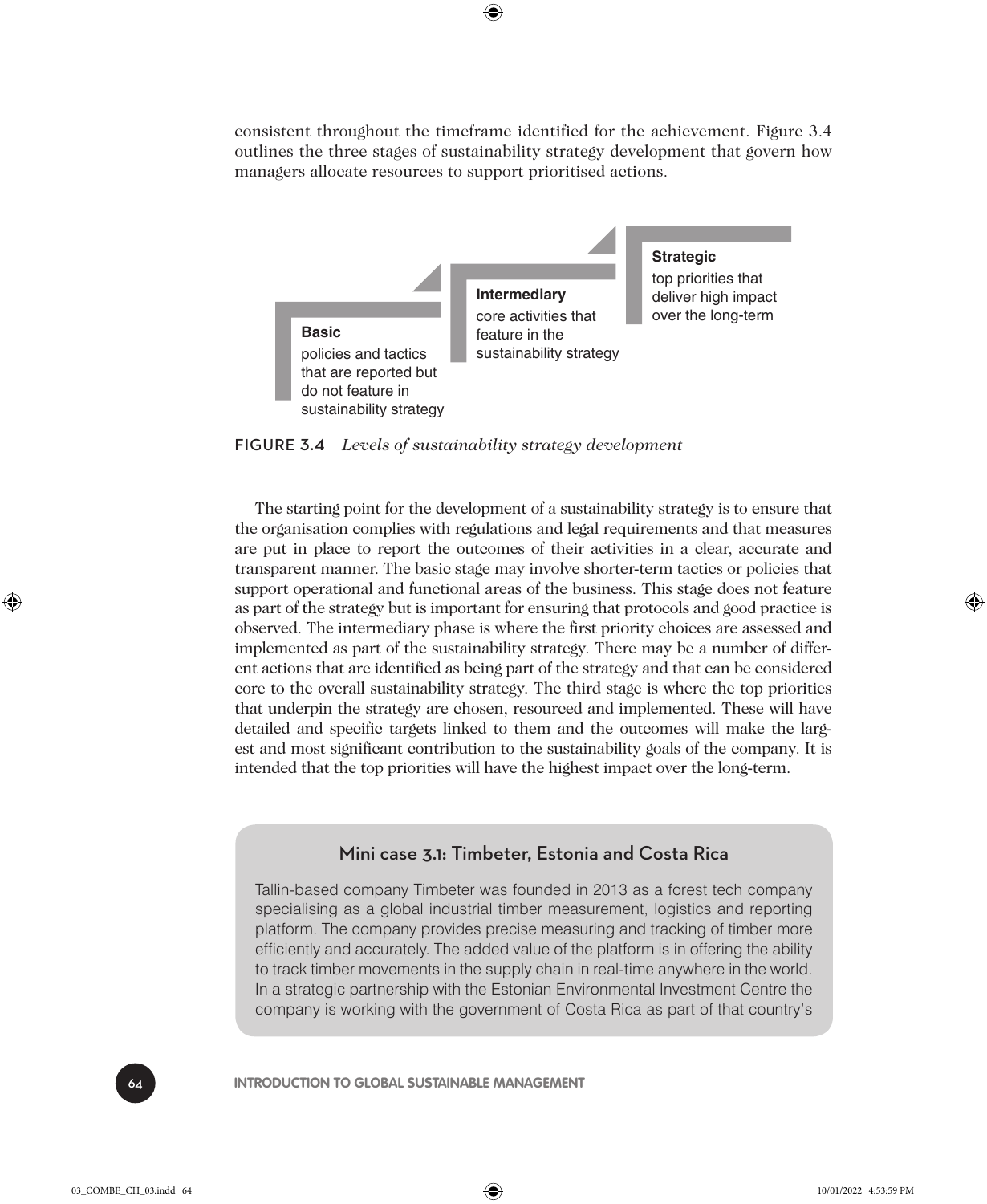sustainability strategy for monitoring and controlling their forestry sector. This is necessary to manage the renewable forest assets and to push back against illegal logging.

⊕

The sustainability aims of the Costa Rican government aligns to the type of solutions that Timbeter can offer and reflects the sustainability strategy developed by the company. One of the most important aspects of the Timbeter technology is the scope it provides for improving transparency in the management of forests. By applying artificial intelligence and machine-learning the company is able to monitor and control all movement of timber in any chosen forest environment. It helps to improve efficiency in forest harvesting and logistics so that the whole process is carefully controlled. This control function helps to reduce waste and cut down on pollution and carbon emissions.

The strategic fit between the development of technology at Timbeter and the aims of the Costa Rican Ministry of Environment and Energy is the basis of the synergy that drives the partnership. Costa Rica is a country that is in the vanguard of climate change and various ministries and agencies have combined forces to tackle the issue and to find solutions that help the country protect its natural assets that are so vital to the economic growth. By accessing Estonian expertise the wider strategy of supporting pioneering actions to address climate change alongside economic development is designed to manage natural resources in a sustainable manner well into the future. With deforestation now known to be a major loss for carbon capture, it has become increasingly evident that carefully managed forests are an essential for tackling the climate emergency. For Timbeter, it is yet more recognition of how their technology development can simultaneously support sustainable forests and drive company growth.

#### Questions and task

- 1. Identify the aims of the Timbeter strategic partnership with the government of Costa Rica for both parties.
- 2. What sustainability added value does the Timbeter forestry measurement platform deliver?
- 3. How does the technology developed by Timbeter help to tackle illegal logging?

Once sustainability strategic priorities have been determined there is a need to set targets and key performance indicators (KPIs) so that progress can be measured and assessed. Effective KPIs need to be accessible so that performance measurements are easily understood. They have to be relevant to managers who rely on data gained from previous measurements and be able to link them to current ones. That is, the KPIs need to be comparable to previous datasets both internally and across the industry in which the company operates. Targets link to what the company is trying to achieve from its sustainability strategy and KPIs refer to the chosen quantitative measurements that have been chosen to

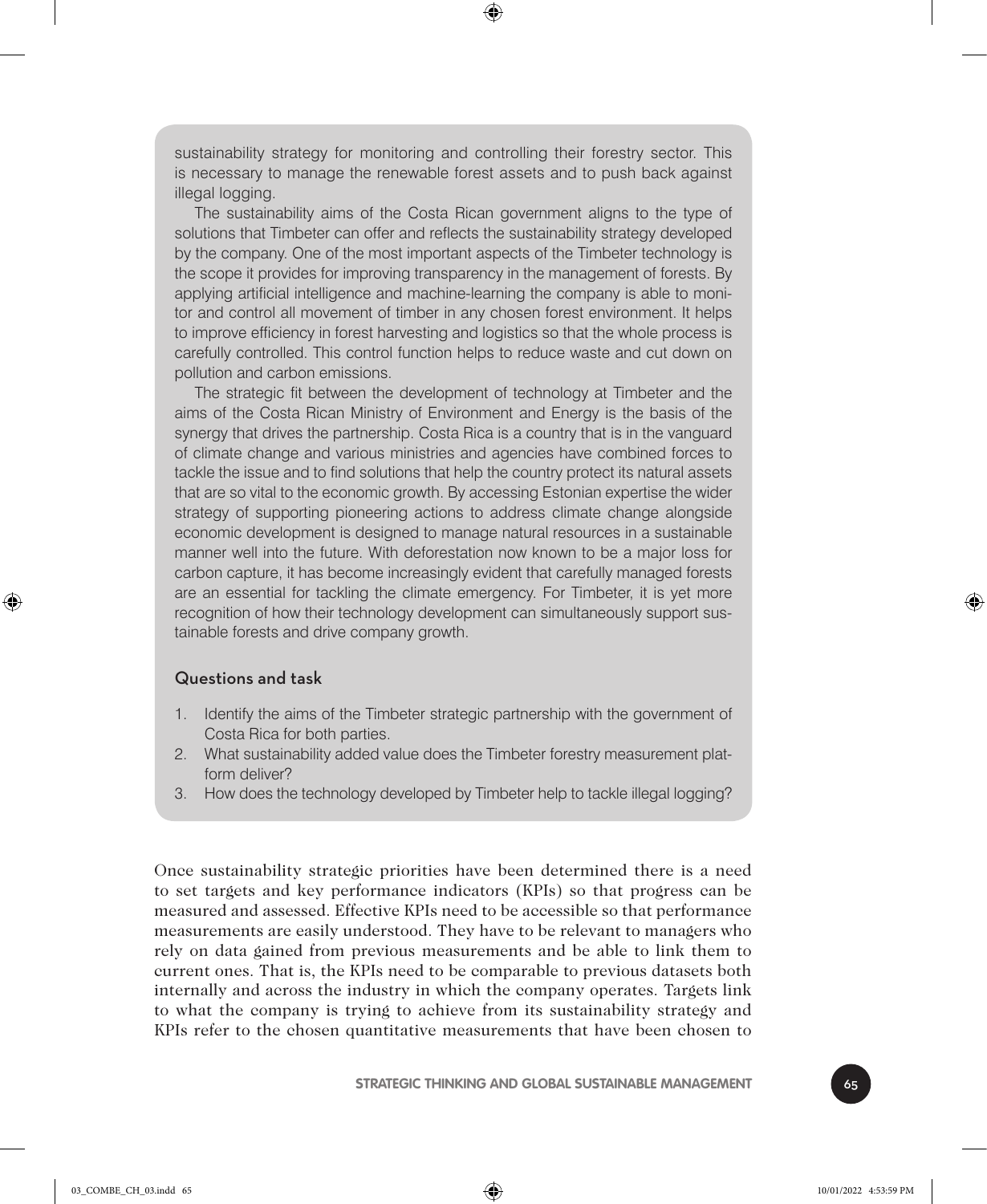measure and assess the performance to achieving the set targets. Logically, there needs to be set targets linked to the identified priorities in the sustainability strategy. Figure 3.5 sets out the criteria needed for setting targets.

⊕

All strategies should take the organisation to a higher level of effectiveness and this requires decision-makers to have a vision of where they want the organisation to be positioned at some point in the future. The strategic aims and objectives have to be suitably ambitious to stretch the resources and capabilities of the organisation to effect performance improvement. In the context of sustainability, managers need to set targets around key chosen issues that significantly move the organisation beyond their existing position. For example, the strategic aim may be to reduce the carbon emissions footprint of the organisation by 50% over a five-year period. This links into the need for strategy to be impactful. The actions that support sustainability need to deliver added value and demonstrate a clear outcome based on targets or KPIs. For example, the sustainability strategy may involve all workers undertaking an accredited sustainability training programme over a four-year period. Having a qualified workforce has the potential to gain from their input into new and innovative ways to improve sustainability in their functional areas of work.



FIGURE 3.5 *Key criteria for target setting*

Finally, once sustainability strategic aims and objectives have been identified, it is essential that there is a measure of consistency around implementation so that managers and other stakeholders can determine and evaluate performance over time. Reporting on that performance in an accountable and transparent manner builds trust and helps inform future decisions.

66 **INTRODUCTION TO GLOBAL SUSTAINABLE MANAGEMENT**

⊕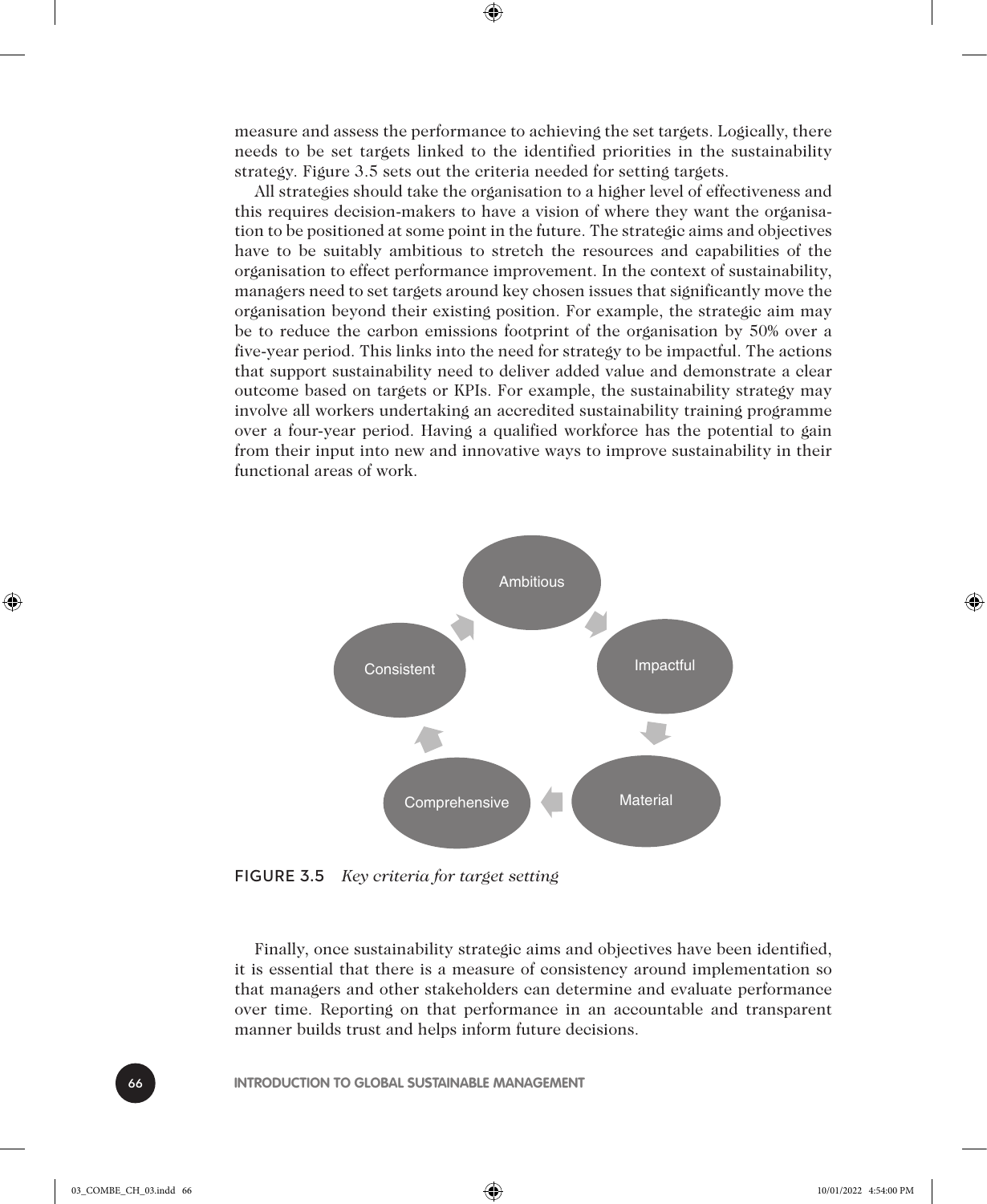#### Mini case 3.2: Backsberg Estate Wines, South Africa

⊕

One of the most proactive sectors for driving forward sustainability practices in South Africa is the wine producers of the Western Cape. Part of the success has been the close working relationships between wine producers and stakeholders across a wide range of interested and influential sectors including wildlife conservationists, water resource experts, healthcare providers, farmers and others. The strategy for developing wine as a sustainable business has also included a synergy between growers and the tourism industry, and in particular eco-tourism that combines wine tasting with tours of the South African environment.

South African wine producers have traditionally been small-scale with few opportunities for scaling the business due to restrictions on land and water uses. As part of a strategy to develop the industry, wine producers joined forces to create a national coalition between the Sustainable Wine South Africa (SWSA) and Wines of South Africa (WOSA). This has helped small vineyards to leverage advantage by tapping into the resources and knowledge of the coalition to develop a sustainable business based on wide-ranging principles including sustainable land stewardship, wildlife protection, environmental conservation and respect for farm workers. One example of a vineyard that has benefited from engaging in this coalition is the award winning Backsberg Estate.

Located on the slopes of the magnificent Simonberg Mountains, the Backsberg Estate became the country's first vineyard to be recognised as carbon neutral in 2015. Having been actively engaged in sustainability practices since 1998 the company had already built up a significant knowledge of effective means of producing world class wines in a sustainable manner. For example, the strategy involves reserving 10% of the estate for non-development and preservation status meaning that no business activity takes place on the land. The company also has a 'greening' programme to reduce carbon emissions. This followed a detailed carbon audit of all the activities of the estate to determine the magnitude of their carbon impact. The outcome proved a catalyst for a programme of tree growing as a means of carbon capture and air quality improvement that helped to improve the quality of the vines. Other carbon reducing actions included a switch to bio-mass for fuel and innovations in packaging. The strategy also featured important initiatives around social responsibility with groundbreaking initiatives such as offering housing ownership opportunities to farm workers on the estate. The Backsberg Estate has flourished as a result of their investment in sustainability practices and is often cited as an exemplar for demonstrating how a commitment to sustainability practices can derive economic, social and environmental benefits that combine to enhance global recognition and reputation.

#### Questions and tasks

- 1. What strategic advantages does the coalition of Sustainable Wine South Africa (SWSA) and Wines of South Africa (WOSA) bring to wine producers?
- 2. Identify three sustainable practices adopted by the Backsberg Estate.
- 3. Why is tree planting so important to the Backsberg Estate strategy?

**STRATEGIC THINKING AND GLOBAL SUSTAINABLE MANAGEMENT** 

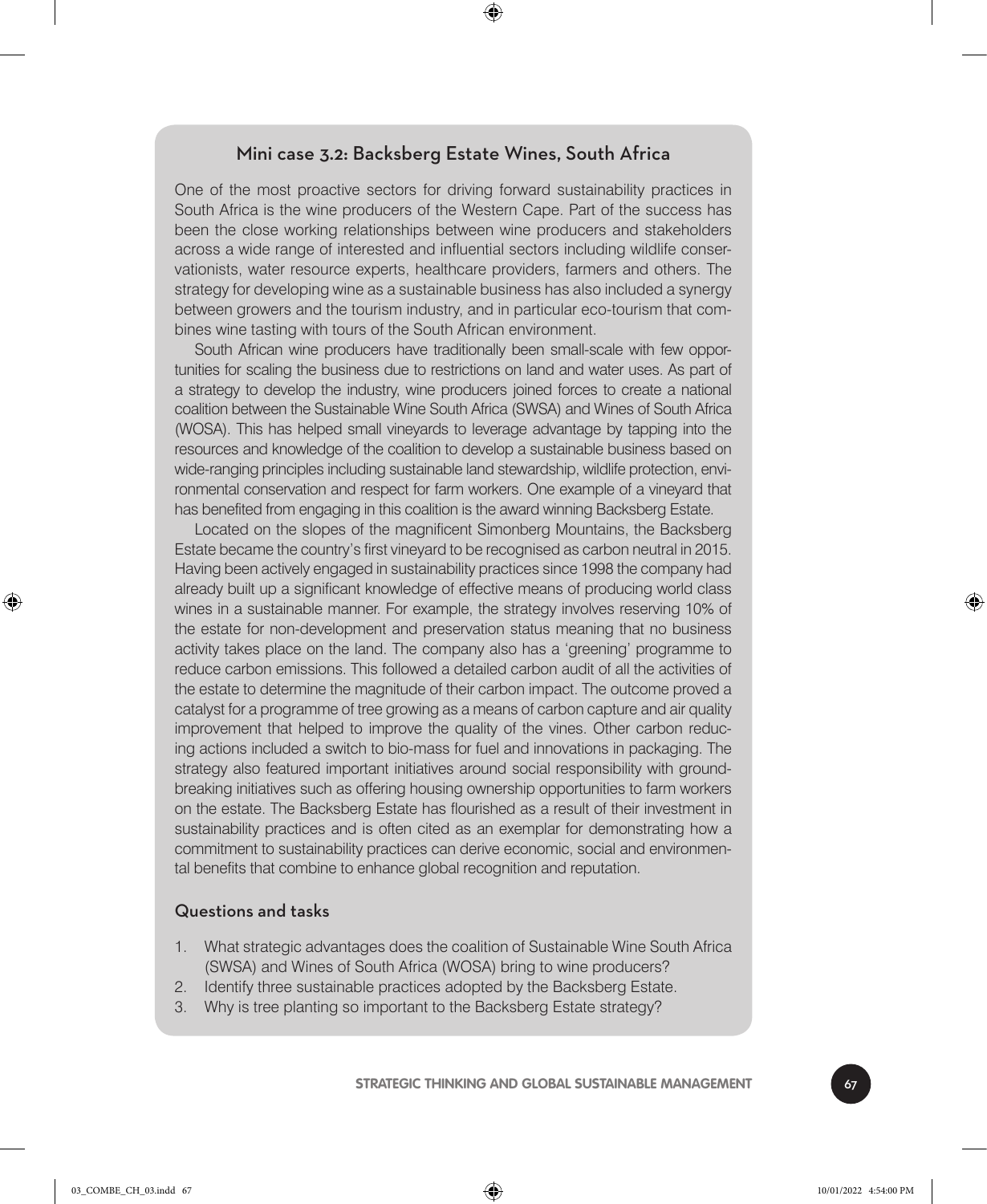## SUSTAINABILITY STRATEGIC ANALYSIS AND **CHOICES**

⊕

The third stage of the sustainability strategy involves undertaking analysis of key issues around the strategic aims so that choices can be made regarding how to best achieve those aims. One effective tool for this process is the value chain model whereby global sustainability managers identify key linkages between primary and support activities in the organisation to add value and, ultimately, achieve stated sustainability strategic aims. The important choices to be made revolve around those combinations of linkages in the value chain that best support the sustainability strategic aims of the organisation.

#### Sustainability value chain

In an influential piece of work, Harvard University professor Michael Porter (1985) created the value chain model by dividing a firm into discrete activities it undertakes including designing, producing, marketing, selling and distributing its products. The value chain is applied with the purpose of diagnosing sources of competitive advantage. The value chain model is comprised of two levels of activities – primary and support activities – and when linkages are created between chosen ones then the combined effect creates added value that, if unable to be replicated by rivals, can create a competitive advantage. Although Porter designed the value chain model with a typical manufacturing company in mind, it is possible to adapt it for multiple different contexts including the sustainable value chain. In this context the value chain reveals all the sustainability activities and typically includes the:

- identification of the core sustainability activities of the organisation and their relationship with the stated strategic aims and objectives
- evaluation of the effectiveness of individual sustainability activities
- identification of key linkages between primary sustainability activities and support activities for creating added value
- identification of blockages that prevent the organisation from achieving competitive advantage based on sustainability activities.

Figure 3.6 illustrates the sustainability value chain. Primary activities include inbound logistics of sourcing, delivery and warehousing the raw materials that go into making products. In the sustainable value chain this element requires the sourcing of sustainable raw materials. For example, they may be sourced from suppliers closer to the production facilities or core markets. They may be sourced from accredited eco-friendly suppliers or from companies with a recognised high level of social responsibility.

The operations of the organisation can also derive added value in a sustainable manner. In this element the sustainability of production is the key to adding

68 **INTRODUCTION TO GLOBAL SUSTAINABLE MANAGEMENT**

♠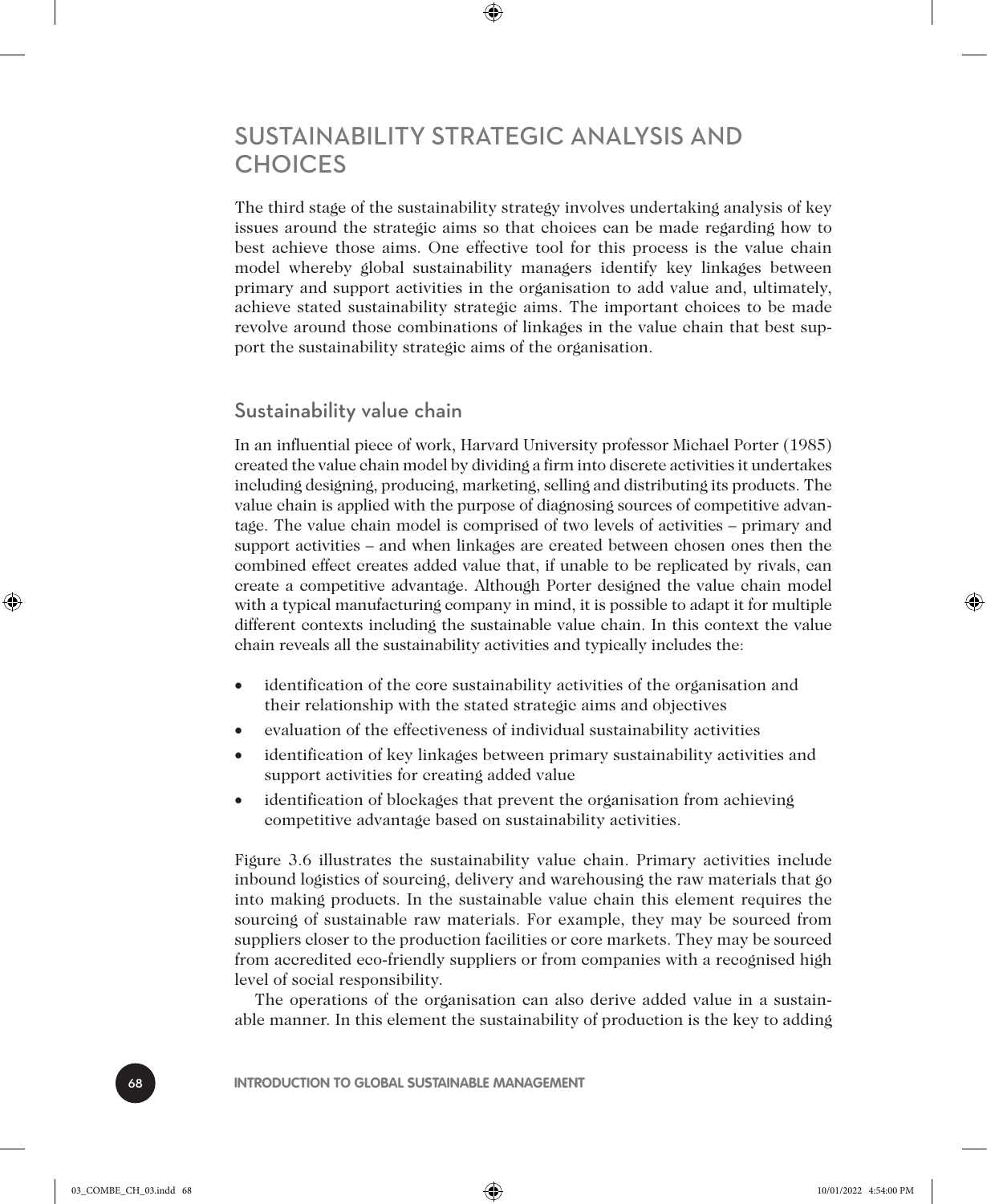value and this can be attained through efficiency, use of renewable energy, the application of low carbon technologies, or the use of eco-friendly packaging. Following production is the distribution of products to intermediaries, retailers or wholesalers. This part of the supply chain can add value by introducing sustainability practices. Effective logistics planning can minimise the time goods spend in transit, contracts can be awarded to accredited eco-friendly distributors, and protocols can be implemented to reduce waste. The way in which products are marketed and promoted can also adhere to sustainable practices. This relates to how products are endorsed, the type of messaging that goes out to consumers regarding the purchase, use and disposal of products, the use of accreditation in advertising such as Fairtrade, or the claims made by companies regarding their green credentials. This topic is explored in more detail in Chapter 6. The final stage of the primary activities in the sustainable value chain is the service element linked to the use and re-use of products. Added value can be created in the manner in which companies demonstrate a commitment to recycling or reconstituting products after use. The effectiveness of this relies on consumers returning used products or packaging in a way that allows companies to create further value from the product thereby reducing waste, managing the effective use of resources and reducing carbon emissions.

⊕



**Primary sustainability activities**

#### FIGURE 3.6 *Sustainability value chain*

Support activities in the sustainability value chain include the procurement of all materials required to run the organisation, the recruitment, training and support of human resources, technology development, and organisational infrastructure including the organisational structure, planning and quality assurance. Each should be undertaken within the sustainability ethos and should support the primary sustainability activities. For example, it will be necessary for the organisation to recruit talent based on a range of criteria such as communications, analytical and problem-solving skills but they also need to demonstrate a



♠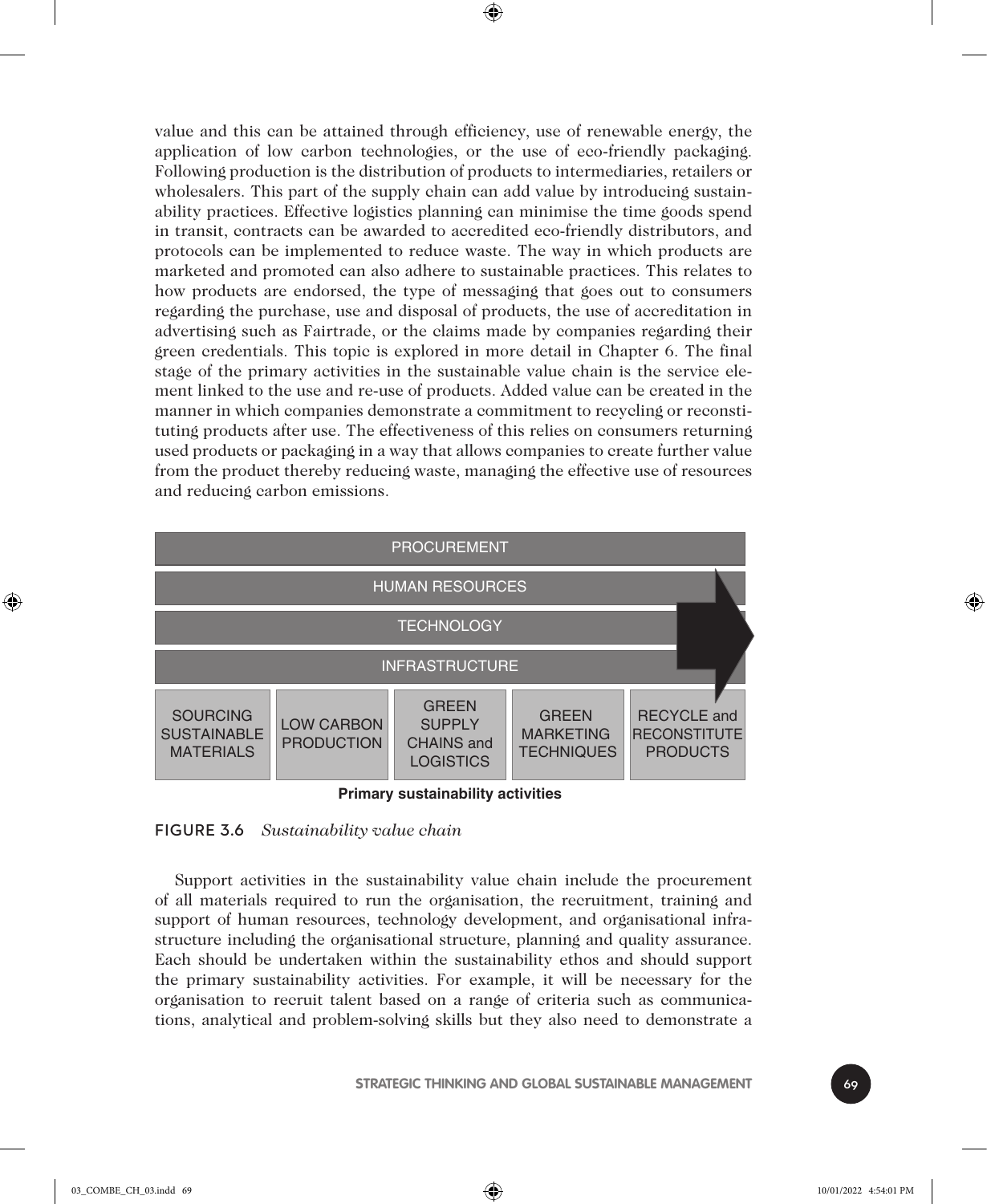motivation and commitment to supporting the sustainability ethos of the organisation. Technological development must also adhere to sustainability principles and deliver green solutions to the organisational activities that improve products and service as well as operational efficiencies. Procurement must proceed based on not just 'best value' principles but also the green credentials of suppliers. The infrastructure of the organisation must be set up in a way that delivers effective process support based on low carbon and low waste principles.

⊕

By applying the sustainability value chain, managers gain a better insight into what sustainability activities the company should undertake, and how they should perform them. It also reveals information that helps managers configure sustainability activities in a way that enables added value to the products which, in turn, improves competitiveness. It is the role of strategic managers to choose the most appropriate elements of the value chain to focus resources on, build capabilities and leverage the added value into a competitive advantage.

#### SUSTAINABILITY STRATEGY: IMPLEMENTATION

The implementation phase is where strategy is put into action. Strategic decisions are made at the corporate level of a business but actions to implement them need to be carried out at operational level. This is why a sustainability strategy needs to permeate all levels of an organisation as its formulation and implementation affect all internal stakeholders. The success of implementation depends on the effectiveness of the lines of communication between corporate and operational level. Very often the value of the business level of management is most evident in this process. The business level of a company consists of middle managers who oversee functional areas of the business (such as finance, marketing, logistics and warehousing, human resource management, etc.) but who also act as a conduit of communications between corporate level (executive board) and operational level (shop floor level) and it is that link that bounds the sustainability strategy together. Allio (2005) provides a useful practical guide to implementing strategy.

It should be noted that not all sustainability strategies reach the implementation stage in the same form as they were originally devised. Some are abandoned completely due to rising costs, changing circumstances and environment, changes in management or a change of focus. More commonly they evolve into something different from the original plan. An 'implementation deficit' refers to the gap between intended strategy implementation and that which is actually carried out. An implementation deficit is typically caused by changes to the external environment, lack of time to fully implement sustainability strategic plans, too few resources or lack of communication. Internal political factors can also have a limiting effect on implementation and this is especially the case where strategy involves resource allocation or when financial issues are a consideration.

Sustainability strategy implementation involves the transition from strategic formulation to strategic management. Strategic management is an organisation-wide task involving both the development and implementation of strategy

70 **INTRODUCTION TO GLOBAL SUSTAINABLE MANAGEMENT**

♠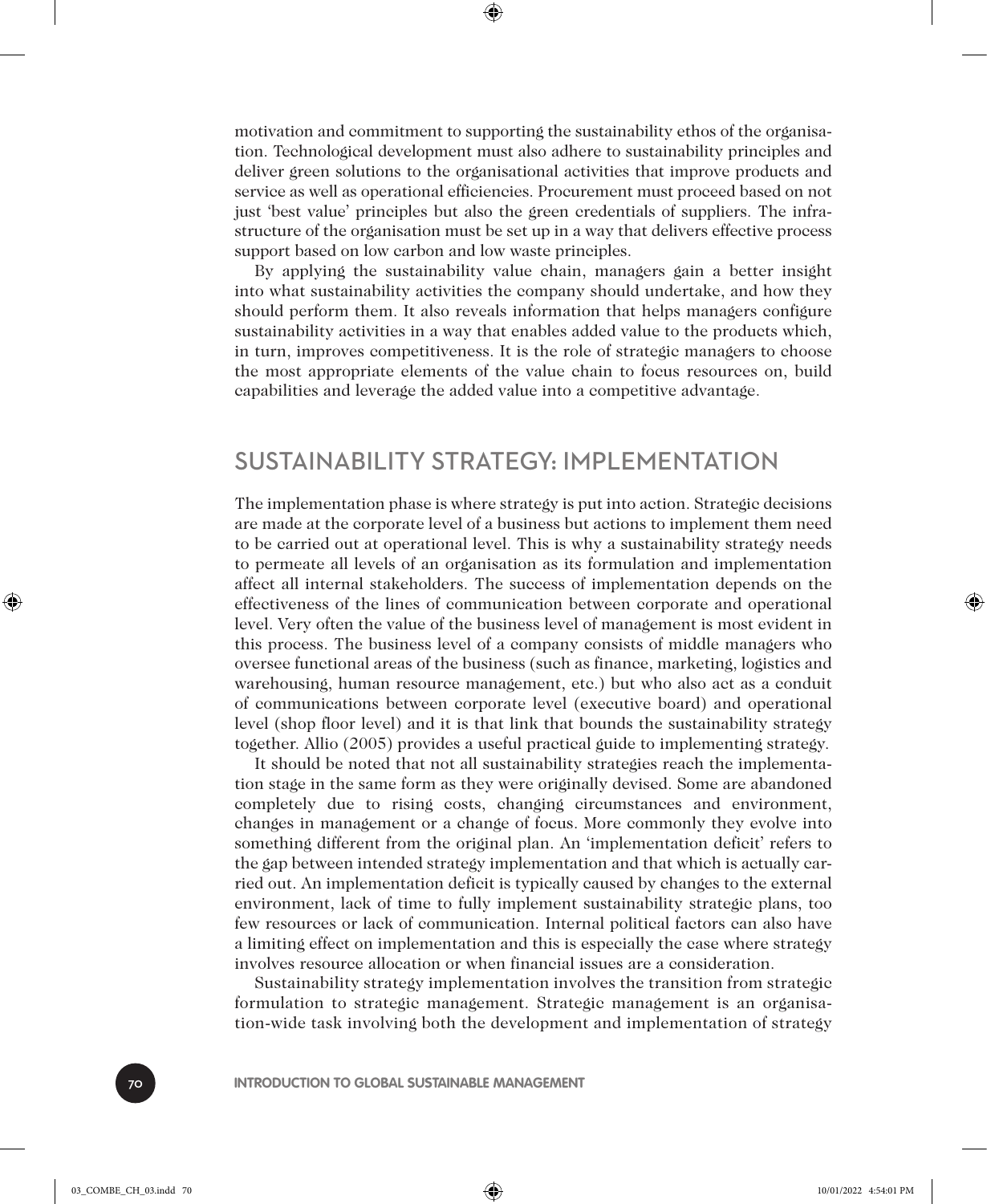and brings together formulation, implementation and evaluation. Although wide-ranging and complex, it is possible to identify and discuss some key elements of implementation.

⊕

#### Key elements of sustainability strategy implementation

The key elements of implementation include organisational structure: organisational governance; design thinking and innovation; organisational learning; and organisational culture.

#### Organisational structure

Successful implementation of a sustainability strategy requires an appropriate organisational structure to determine how activities and tasks are divided, supervised and coordinated. An organisational structure acts as a controlling mechanism by formally detailing lines of authority, span of control, responsibilities and duties, the allocation of tasks and different levels of management within the organisation. Whereas large, complex and bureaucratic organisations are traditionally characterised by tall, hierarchical structures with an emphasis on rules, regulations, procedures and clearly defined levels of authority, modern organisations tend to adopt a more flexible, collaborative and changeable structure. In organisations where sustainability is either a core or integral part of strategy there needs to be a structure that supports the communication and processes aligned to sustainability actions. A typical structure is illustrated in Figure 3.7 where the sustainability strategy is developed and agreed upon at executive leadership level. This will occur after consultation with the board of directors and perhaps some managers.

Generally, executives act on behalf of shareholders. Effectively, executive managers act as agents for the shareholders and are committed to developing and implementing strategies that deliver outcomes in the best interests of the shareholders. Traditionally there has always been some distance between executive managers and shareholders as much of the relationship is built on trust. However, in the modern era, it is increasingly evident that the views of this important stakeholder group will be absorbed by executive managers as part of a due diligence procedure whereby the rationale for any long-term strategy requiring significant resourcing is explained. The emergence of social and environmental value as key competitive factors has necessarily changed the focus of attention of many shareholders leading to closer scrutiny of executive managers' strategies that traditionally emphasised economic targets and returns.

The sustainability strategy is communicated to other internal stakeholders such as middle and functional managers who then, subsequently, explain the actions that are required to support it to employees whose duties it is to carry them out. Soderstrom and Weber (2019) provide an interesting example of how organisational structure links to situational interactions in a bio-medical



⊕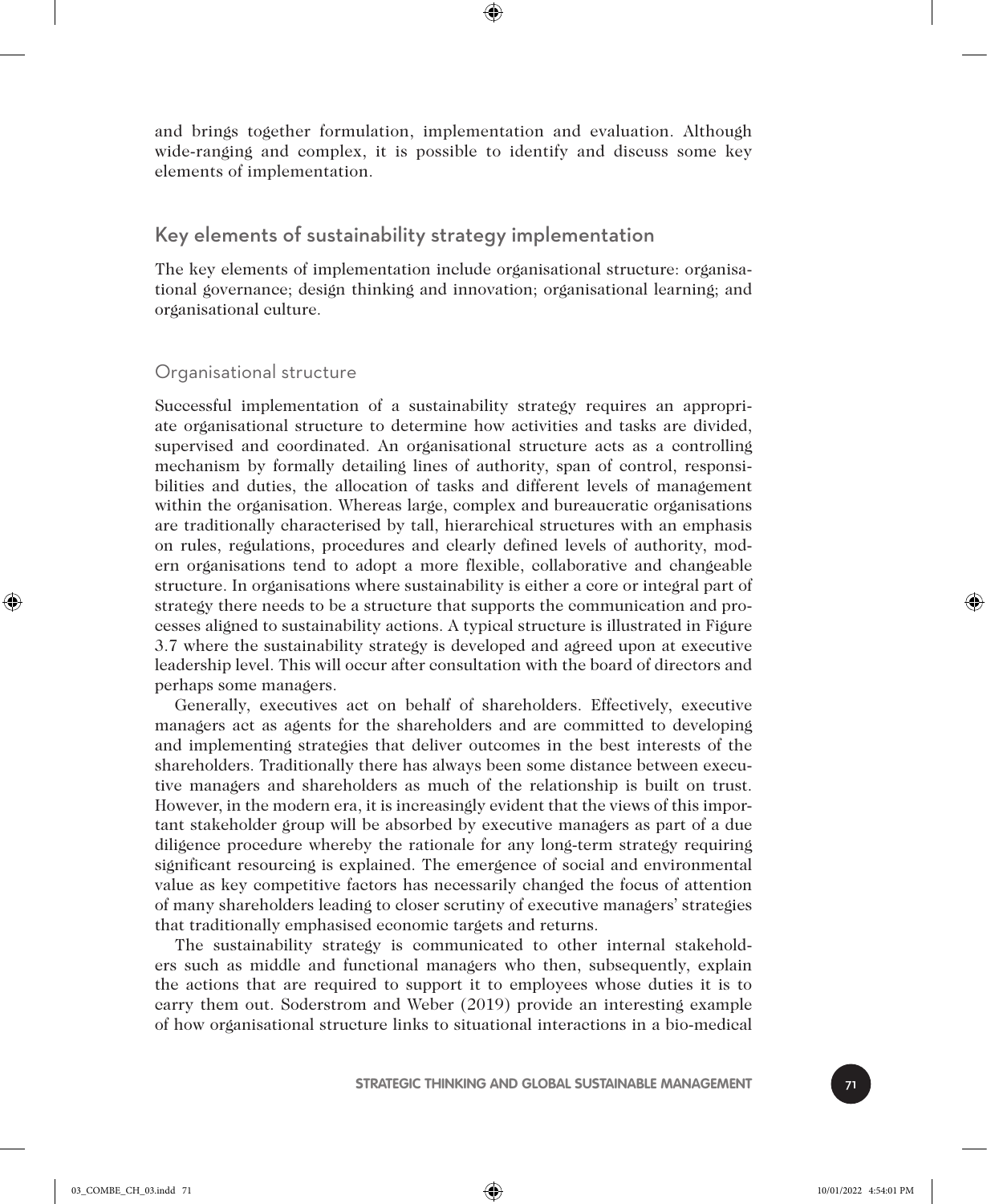

⊕

FIGURE 3.7 *Organisational structure of a sustainable company*

company seeking to become more sustainable. Importantly, the sustainability strategy should have positive impacts on social and/or environmental aspects. The economic imperative will also be recognised and the sustainability strategy will include those actions from the sustainability value chain analysis that add value, help to gain a competitive advantage and contribute to achieving long-term economic performance goals.

#### Organisational governance

In an era when sustainability has gained in profile it is increasingly important that organisations put in place effective governance measures to deliver the level of accountability and transparency that helps build trust with stakeholders and to offer a true reflection of their sustainability performance. Good governance requires a formal system of accountability linked to the sustainability strategy. Chapter 4 provides a detailed discussion of reporting mechanisms for organisations. Another relevant reason why good governance is essential is the information that it provides to managers regarding how effective their chosen sustainability strategy is performing. It may flag up weaknesses or areas requiring further resourcing that allows managers to make necessary adjustments. Often, companies will seek the advocacy and guidance of external experts as part of their governance process. These may include industry experts, advisory panels,

**INTRODUCTION TO GLOBAL SUSTAINABLE MANAGEMENT** 

⊕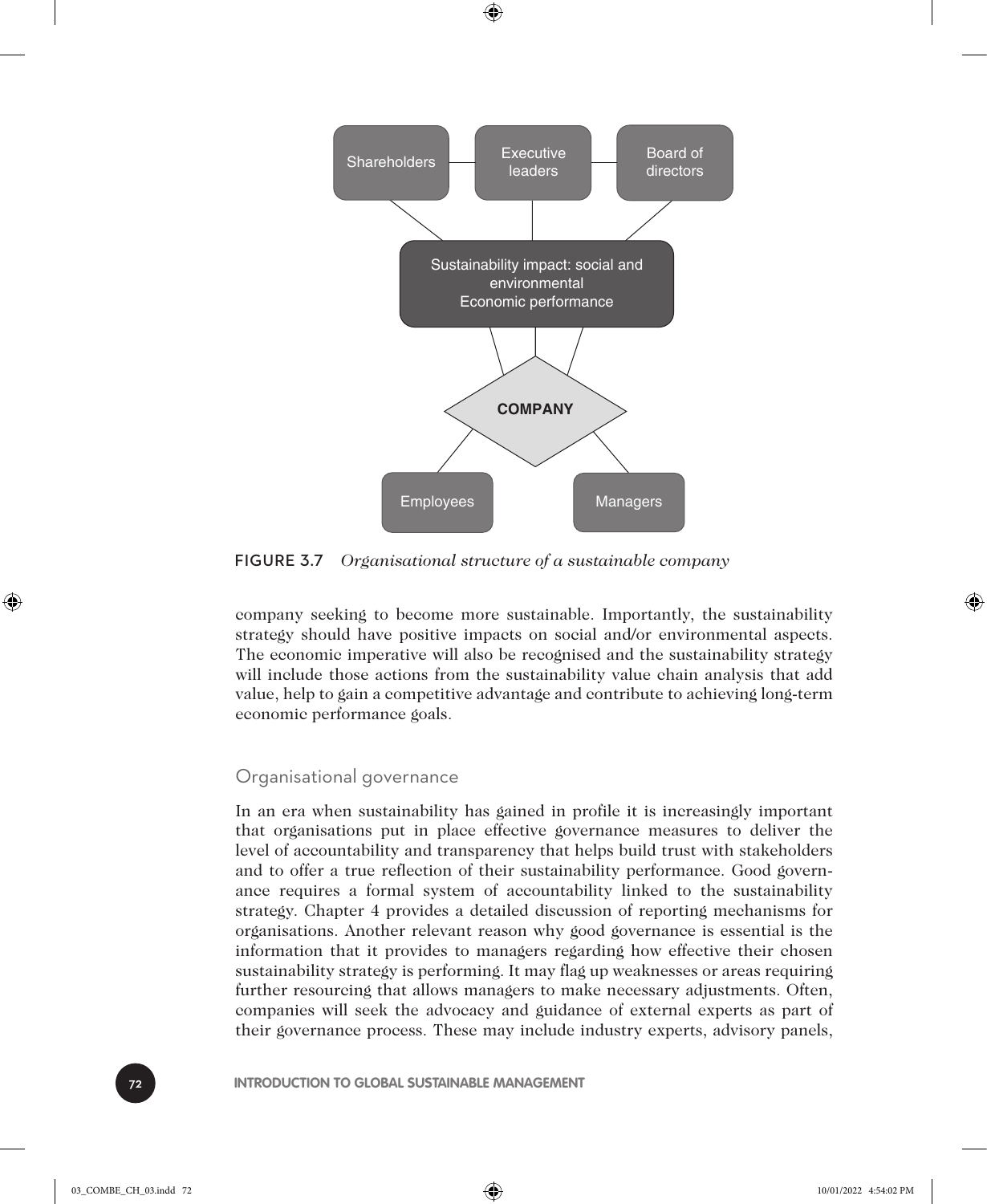consultants, accreditors, among others. At the micro-level there should also be a designated manager or point of responsibility for each identified sustainability target linked to the strategic aims.

⊕

#### Mini case 3.3: TATA Group, India

Founded in 1868, TATA Group is an Indian multinational conglomerate with a wide range of interests including chemicals, steel, communications, consumer goods, automotive, energy and many more. Each TATA company operates as a strategic business unit with independence in decision-making under the guidance of their own board of directors. However, as a group, the company has a distinct and integrated approach to sustainability with a policy that details how TATA companies create long-term stakeholder value by integrating economic, environmental and social considerations. The sustainability strategy has a mission to aspire for global sustainability leadership in the sectors in which it operates. This commits the companies to integrating sustainability actions into processes and activities and to ensure that sustainability principles are embedded in product stewardship throughout their life cycle. Underpinning these principles is the distinct governance structure that oversees sustainability compliance, strategy, targets and performance. The identified areas of sustainability at group level include investors and regulators, environment, community, employees, value chain partners, and customers.

Sustainability governance structure at the TATA Group consists of two tiers – the TATA Group Sustainability Council (TGSC) and the Sustainability Working Councils (SWC). The former consists of Chief Executive Officers (CEOs) of the large TATA companies and is chaired by a Group Chief Sustainability Officer. This tier provides strategic direction to the sustainability policy and sets priorities in support of achieving global sustainability leadership in each of the group industry sectors. The Sustainability Working Councils report to the TGSC and comprises Chief Sustainability Officers of the TATA Group companies. The council proposes sustainability policies, positions and targets to the TGSC to inform decision-making. It can be seen that the two tiers perform distinct but mutually reliant roles in governance. At the strategic level the TGSC defines the sustainability philosophy, advises and approves group level sustainability policies, allocates resources, controls communications on sustainability issues and related brand management, and applies networking influence to shape the regulatory framework around sustainability policy. The SWC is an important support group for the strategic decision-makers. This role involves proposing policies, identifying appropriate processes and systems for targeted sustainability interventions, advising on good practice, and engaging in group advocacy to external stakeholders.

*(Continued)*

**STRATEGIC THINKING AND GLOBAL SUSTAINABLE MANAGEMENT** 

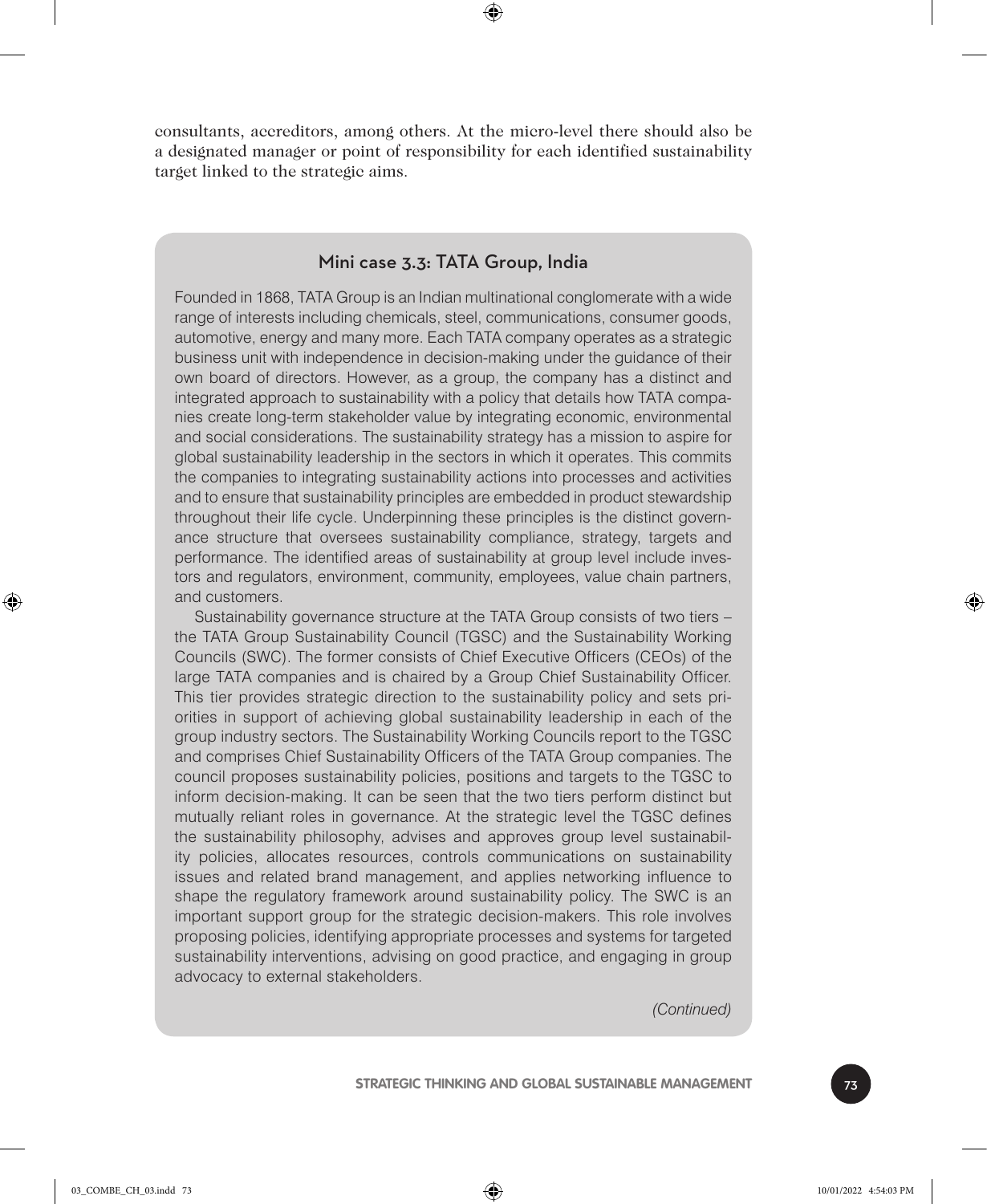The governance structure of TATA Group has been used as a template by many organisations around the world seeking to manage their sustainability strategy within principles of accountable and transparent best practice. TATA Group is one of the key influencing organisations driving forward the global sustainability agenda and the company collaborates with a wide range of other companies, non-governmental organisations (NGOs), pressure groups and government agencies to tackle the challenges of climate change and environmental protection. Some critics point to this proactive approach as the means by which the company shields itself from some of the controversial initiatives it has pursued throughout its long history. In particular, the company has been accused of land grab policies in West Bengal, Orissa and Kerala states in India, of manufacturing military transport vehicles for the repressive Burmese (Myanmar) regime and investment in environmentally damaging soda ash plants in Tanzania. The company has strongly refuted these claims and points to its robust governance structure as evidence of its commitment to sustainability.

⊕

#### Question and tasks

- 1. Outline the role of the TATA Group Sustainability Council (TGSC).
- 2. Explain how the Sustainability Working Councils support the TGSC.
- 3. What are the six identified areas of sustainability at group level that feature as part of the TATA Group governance strategy?

#### Design thinking and innovation

Design thinking is a method for developing innovative solutions for complex problems by purposively including the concerns, interests, and values of humans in the design process (Meinel and Leifer, 2011). It is necessarily iterative and has the aim of quickly developing and testing multiple innovative solutions that allow users to determine the optimal one for their specific purpose. The five key characteristics of design thinking are a human-centred approach; integration of experimentation artifacts; multidisciplinary team collaboration; a holistic and integrative view of problems; and a process of understanding, observing, defining, ideation, prototyping and testing as illustrated in Figure 3.8.





Although presented in a linear format, the design process can link different elements separately and distinctly from other elements before the combination contributes to the whole process. For example, lessons learnt from prototyping can

**INTRODUCTION TO GLOBAL SUSTAINABLE MANAGEMENT** 

⊕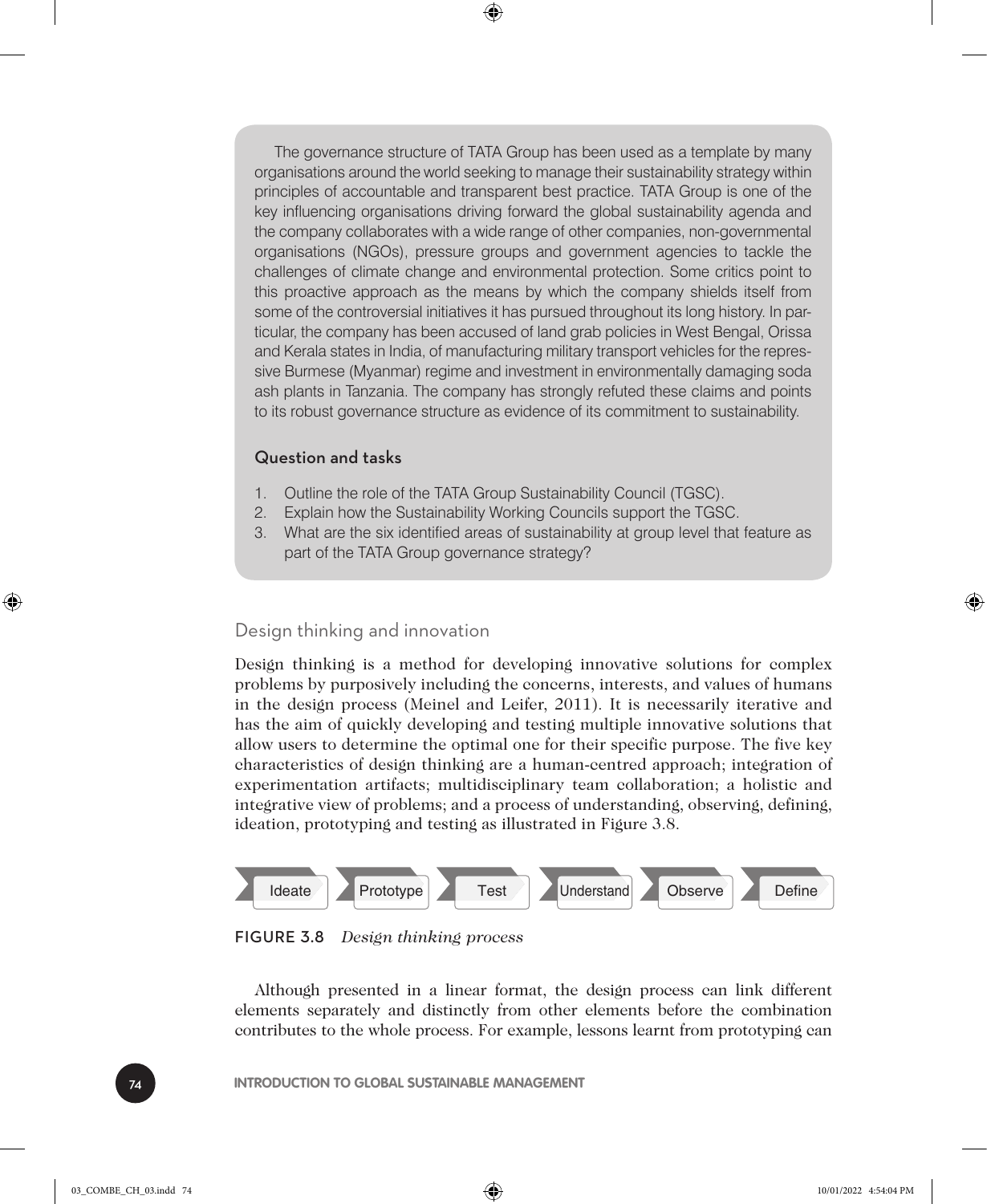inform new ideation whereby further innovative ideas are generated based on the outcomes of the prototyping process. Similarly, testing informs the next iteration of prototyping. This in turn improves understanding and may redefine the problem and so on. This process supports the goal of design thinking by developing creative solutions that have a positive impact on the future. Hence, it is a strategic issue that requires the allocation of resources to effect a significant or transformational change.

⊕

Design thinking can be viewed from different perspectives including a humancentred lens that focuses on human wants and needs; a research-based perspective; broader contextual views where the problem question is expanded to a wider frame of reference; or an iterative delivery and prototyping perspective similar to the one outlined above. In the context of sustainability, the design thinking needs to focus on innovations that contribute to a future that addresses the social and environmental needs of humans (it could also be argued that this principle should extend to other species in the eco-system). The ultimate goal of the design thinking needs to generate a positive outcome in support of the identified future.

#### Organisational learning

Implementation of a sustainability strategy requires organisations to effectively leverage advantages from organisational learning. According to Argyris (1992), organisational learning occurs through experience, building and sharing knowledge, expertise, ideas and insights, and is closely linked to leadership, organisational structure and culture. As noted previously, organisational leaders are responsible for creating a vision for the future and that should incorporate the learning process. Senge (2006) was a pioneer of organisational learning in the early 1990s and produced a seminal work on the subject in 1990 and subsequently updated. He argues that leaders need to set the tone for developing an organisational culture around learning. The organisational culture should embrace change and seek continual sustainability improvement through the learning process. One way of influencing culture is to build an organisational structure that facilitates the key features of a learning culture. This may include work projects around small groups or teams of workers that focus on ways to build-in sustainability actions into their functional area, empowering those workers to take charge of their project and creating an integrated and free-flowing communications system that incorporates internal employees and external suppliers, partners and customers. Sustainability is an evolving process with new techniques, tools and processes constantly being developed, tested, adapted and implemented. The scope for learning is immense and the key to improvement lies in the way in which learning outcomes are fed back into the organisation to catalyse new learning and continuous improvement.

#### Organisational culture

Organisational culture develops from shared values and beliefs that coalesce to deliver what is understood to be the dominant culture within organisations. Values

**STRATEGIC THINKING AND GLOBAL SUSTAINABLE MANAGEMENT** 75



⊕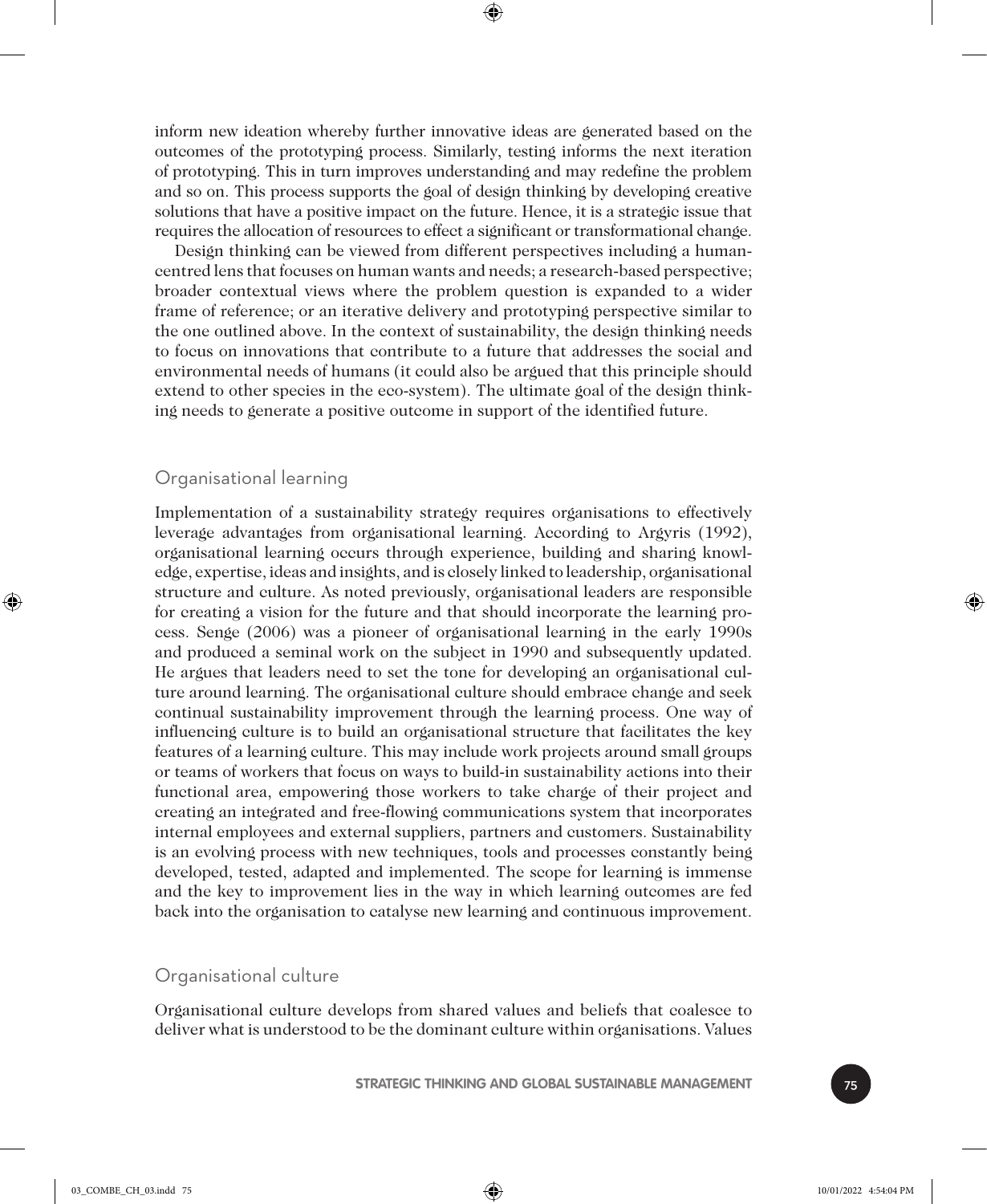and beliefs refer to consensual, enduring and implicit assumptions held by groups within an organisation that influence behaviour and ways of doing things within the environment. These determine how people perceive and react to changes within various environments. These values and beliefs manifest themselves in many different ways but will merge around the formation of norms of behaviour and conduct. In the context of sustainability, many organisations seek to influence the formation of a dominant culture that reflects their mission and vision.

⊕

As it is not possible to replicate cultures across different organisations, each organisation has its own unique culture that sets it apart from others. The norms of behaviour inform and link into both individual and group behaviour. Various reinforcing outcomes ensure that the dominant culture is maintained. These may range from formal codes of conduct (as drawn up in some professional organisations such as solicitors and accountants) to more informal reminders of expectations regarding behaviour.

The process of forming an organisational culture that has sustainability as a central theme invariably begins with the core beliefs, values, vision and philosophy of the leaders in the organisation (Combe, 2014). They set the tone and belief system that others follow. Sometimes these dissipate over time and are replaced by new ones; other times they endure the test of time and dominate for many decades. What is clear is that they have a strong influence on the formation of culture by guiding the behaviour of managers at all levels of the organisation, informing recruitment criteria and the types of staff they employ and determining the socialisation process that matches new recruits' values and beliefs to those of the organisation. The influence of culture is of sufficient importance as to merit a more in-depth treatment and this forms the basis of the discussion in Chapter 9.

### SUSTAINABILITY STRATEGY: EVALUATION

Once the performance of a sustainability strategy has been measured, the evaluation needs to address reasons for the performance outcome linked to set targets. This will reveal the relative strengths or weaknesses associated with the sustainability actions that have been implemented and help to inform future sustainability strategy. Evaluation combines both internal and external factors. Sustainability actions make use of the organisation's resources and capabilities and the returns on these need to be evaluated alongside any changes to market and competitive conditions. Thus, evaluation covers social, environmental and economic returns linked to sustainability actions including reducing product life cycles, production efficiencies, and increasing the speed of sustainability technological progress (Zotova et al., 2016).

The sustainability strategy evaluation should reveal whether or not change is necessary. If change is necessary then the evaluation should also point to the extent to which change should be implemented. Change can range from minor alterations to the business model or the way the sustainability actions affect internal functions, to radical change management or even a paradigm shift in thinking

♠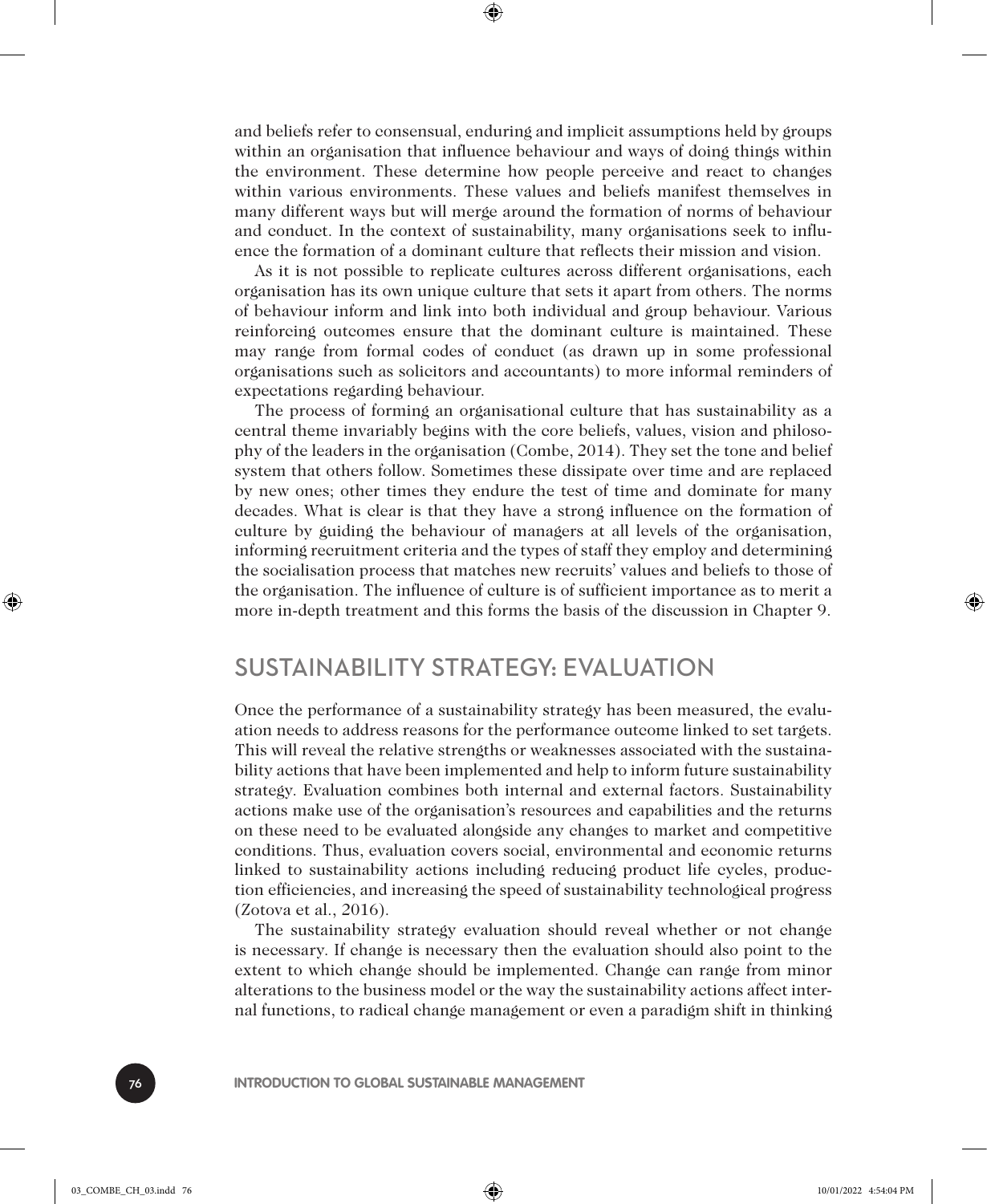about what the business is all about. Redesigning a sustainability strategy can be perceived as risky, expensive and time-consuming since it requires the redeployment of resources and capabilities. More often than not, organisations will modify their sustainability actions. Modifications can achieve desired outcomes but with limited risk and disruption to the organisation.

⊕

Sustainability strategy evaluation should focus on the longer-term aspirations of the business. An evaluation of the sustainability strategy should determine whether or not the organisation is aligned to stated aims and will focus on where the organisation is compared to where it intends to be. The sustainability strategy evaluation should reveal:

- where the company is currently positioned
- where the organisation can be positioned given current resources and capabilities
- the benefits of adopting different levels of sustainability actions
- the sustainability position that the organisation should aspire to
- the practical steps for implementing a new sustainability strategy to achieve stated aims if the existing strategy fails to achieve expected outcomes.

The evaluation of performance of the sustainability strategy will focus on the extent to which it achieves stated long-term objectives. Sustainability objectives may include:

- targets for reducing carbon emissions to set target levels
- becoming the carbon capture technological leader in the industry sector in the next five years
- acquiring the best skills available to innovate and produce the next generation of sustainability solutions for supply chains, waste management, resource usage and production efficiency
- developing a range of new sustainable products or services
- targets for customer satisfaction linked to sustainable products to be achieved year-on-year for the next five years.

The sustainability strategy of an organisation will be built on broad-based objectives that relate to where the organisation wants to be at some point in the future. The key sustainability actions to be evaluated help managers analyse the progress the organisation has made towards achieving these long-term objectives. There are, of course, difficulties in measuring some of the key elements, such as the reputational capital associated with perceptions of the sustainable organisation, so managers need to use their experience, analytical skills and intuition in order to make value judgements about the performance of actions that support these. Nevertheless, managers need to address a number of issues relating to the evaluation of a sustainability strategy including the:

**STRATEGIC THINKING AND GLOBAL SUSTAINABLE MANAGEMENT** 



⊕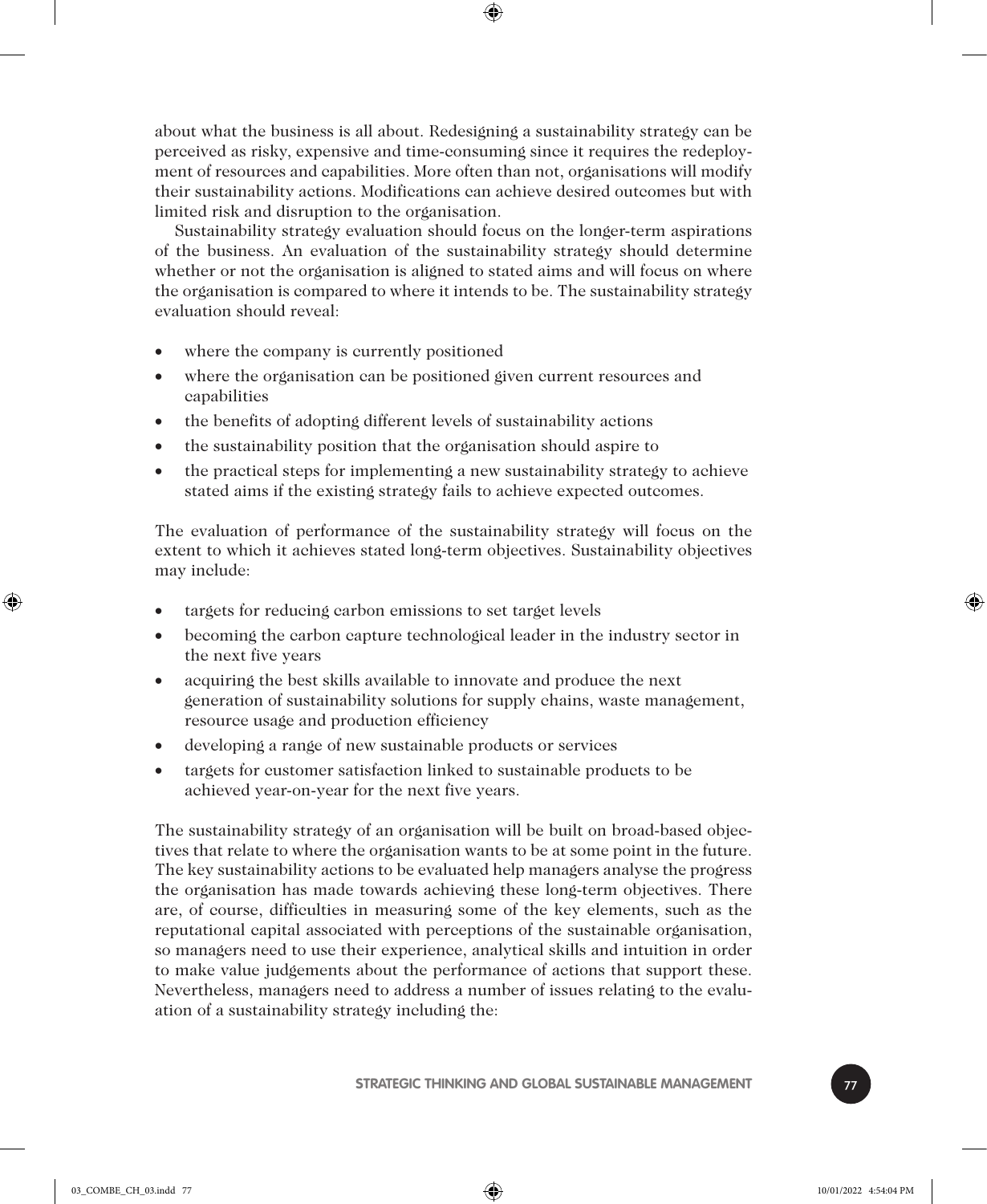- extent to which existing sustainability strategies achieve desired outcomes
- effectiveness to which the sustainability strategies were executed

⊕

- effectiveness to which the sustainability strategies were communicated
- accuracy of the sustainability value chain analysis
- extent of managerial commitment to the chosen sustainability strategy
- depth to which alternative sustainability strategies were analysed
- extent to which the results were monitored, recorded and analysed
- level of proper diagnosis of trends and the level of consistency between strategic choices and implementation
- extent to which the sustainability strategy was properly resourced.

There are a number of useful tools and techniques for helping managers evaluate sustainability issues. Figure 3.9 highlights four of the most commonly used ones.



FIGURE 3.9 *Tools and techniques for evaluating sustainability*

A sustainability assessment is often the first opportunity that organisations get to fully understand the needs and expectations of external stakeholders such as customers, investors or supply chain partners. A sustainability assessment is designed to match the sustainability actions to the needs of stakeholders such that any gaps can be identified and managed. This can often highlight weaknesses in the current sustainability strategy or areas where greater investment or quality needs to be channelled.

Benchmarking is an important tool for determining the effectiveness of the sustainability strategy set against that of rival firms. This helps managers better

**INTRODUCTION TO GLOBAL SUSTAINABLE MANAGEMENT** 

⊕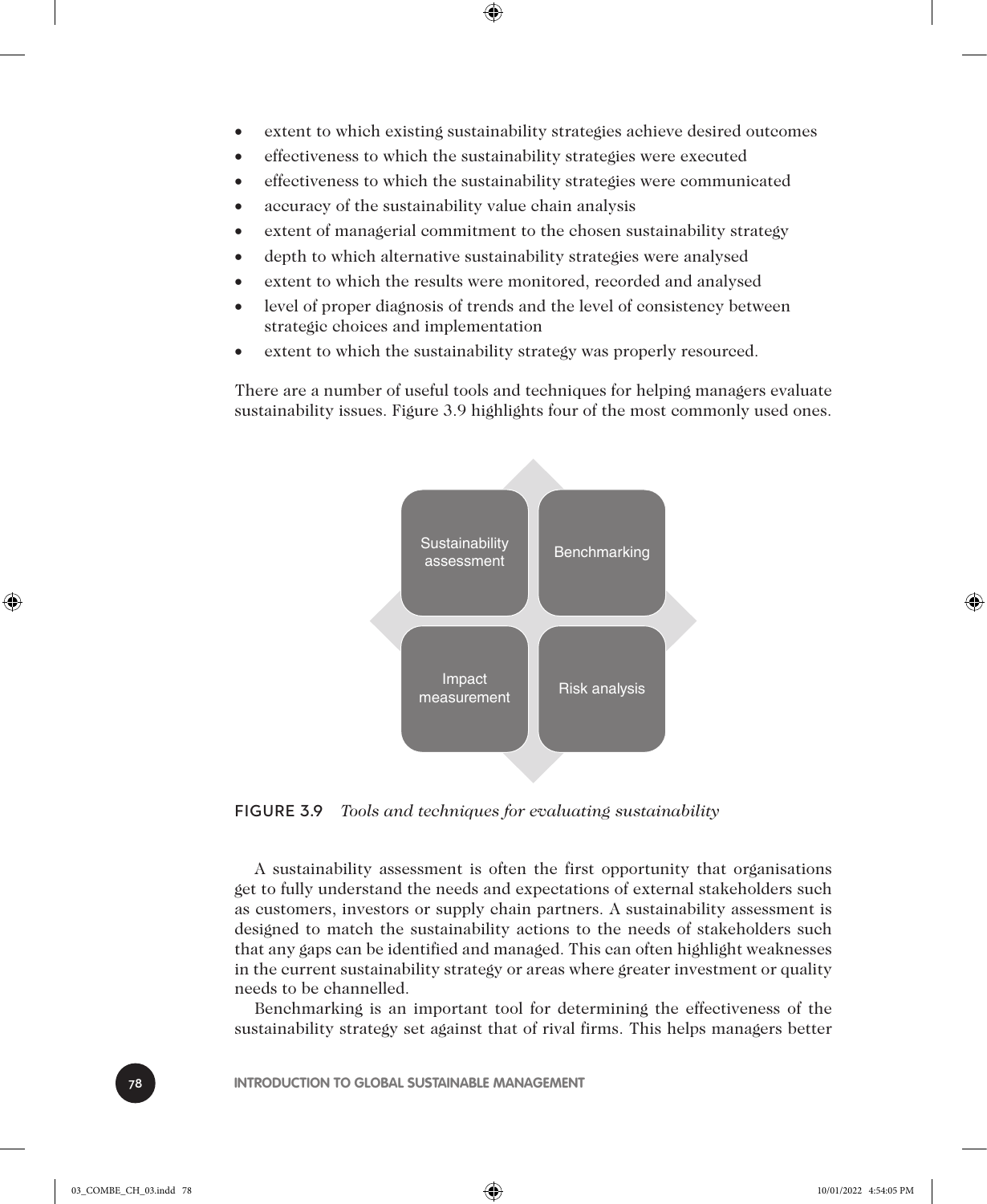understand the effects of other approaches to sustainability, identify gaps in their own strategy or consolidate strengths linked to sustainability actions.

⊕

A risk analysis is an important tool for supporting entrepreneurial decisionmaking based on sustainability actions. The outcomes of the analysis often improve the understanding of key economic, social and environmental factors that feature as part of the sustainability strategic aims.

Finally, an impact measurement tool helps managers understand the current environmental footprint associated with the organisation's activities. The outcomes of the impact measurements can often be the catalyst for change in organisations seeking to improve their sustainability performance.

#### CASE STUDY

#### Toyota, Japan

Founded in 1937, the Toyota Motor Corporation is a Japanese multinational automotive manufacturer. The company is the world's largest car maker employing nearly 400,000 workers on a global scale. In terms of annual revenue, the company is the tenth largest firm in the world with regular output registering around 10 million cars. Toyota is the market leader for global sales of hybrid electric and hydrogen fuel-cell cars. These represent part of a commitment by the company to invest in green technology and fits into the overall Environmental Action Plans that the company updates every five years. Key areas of investment include fuel consumption and efficiency, emissions, noise and production, usage and disposal. Results from the myriad environmental interventions have been mixed with the company being awarded 'top company' status on the Carbon Clean 200 list of the world's cleanest energy companies in 2016. However, in 2021 the company received the biggest ever fine of \$180 million for violating US Environmental Protection Agency (EPA) regulations on emissions. The company

was found to have delayed required filings regarding emissions and failed to inform the EPA on recalls related to emissions defects. This has increased scrutiny of the company's environmental plans with monitoring and evaluation standards at unprecedented levels both from internal and external analysts. Key elements of the strategy and management of the company comprises a clear statement of intent regarding the fundamental approach towards the environment; environmental materiality analysis; environmental challenges to 2050; and the Toyota Environmental Action Plan to 2025. Six main challenges have been identified and these are highlighted in Figure 3.10.

The six environmental challenges feature aims that are within the management scope of the company and reach requires the deployment of sustainability actions. The emphasis is on reducing carbon emissions across all activities including production, plant operations, product life cycles, and waste and recycling. To meet these challenges requires investment in new technologies, education and knowledge sharing in the workforce, managerial commitment, resourcing, and



 $\blacktriangleright$ 

⊕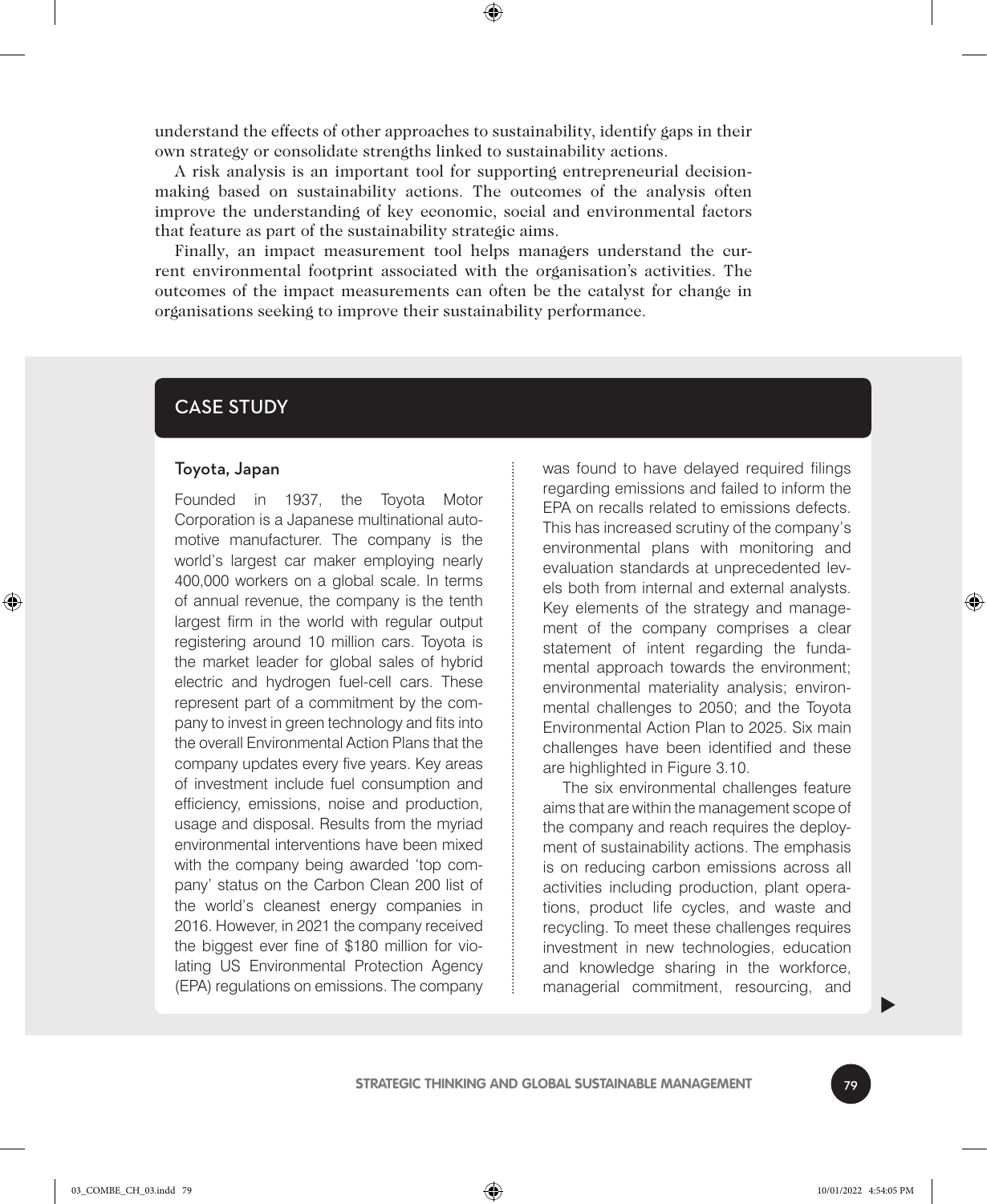

⊕



*Source*: Toyota Environmental Challenge 2050 - Toyota Europe

an embedded culture around sustainability. Integrating sustainability strategy throughout the organisation is key to meeting the challenges presented and this requires high-level and coordinated management skills and attributes featuring communications, analysis, problemsolving, motivating, networking, among others. These skills and attributes combine to encourage workers to think and act in a sustainable manner in the course of their duties.

The environmental vision of Toyota is set out in their statement around the company's fundamental approach towards the environment. Here, the company commits to adopting sustainability practices for the sustainable development of society and the world. Key to this is ensuring that all workers, including those in subsidiaries, act in accordance with the company sustainability policies. The process also involves the development of an Environmental Materiality Analysis (EMA) that helps to identify risks and opportunities. Perhaps appropriately, one of the identified risks is the imposition of fines for failing to achieve fuel efficiency regulations. The company is clearly keen to avoid repeating the financial and reputational costs of sanctions for non-compliance that it has suffered in the past. Opportunities include the growing demand for electric and fuel-efficient cars that the company has invested so heavily in. In 2020 there were 4.5 million registered electric cars in China compared to 3.2 million in Europe with both markets showing rapid growth until the Covid-19 pandemic of 2021 (www.iea.org, 2020). The EMA involves a four-step procedure starting with the identification of global environmental issues that are pertinent to the Toyota fundamental approach to the environment. The second step is the prioritisation of environmental issues based on the relevance to stakeholders and impact on the company. The third step is validating a common understanding of the environmental policy with all

80 **INTRODUCTION TO GLOBAL SUSTAINABLE MANAGEMENT**

t

♠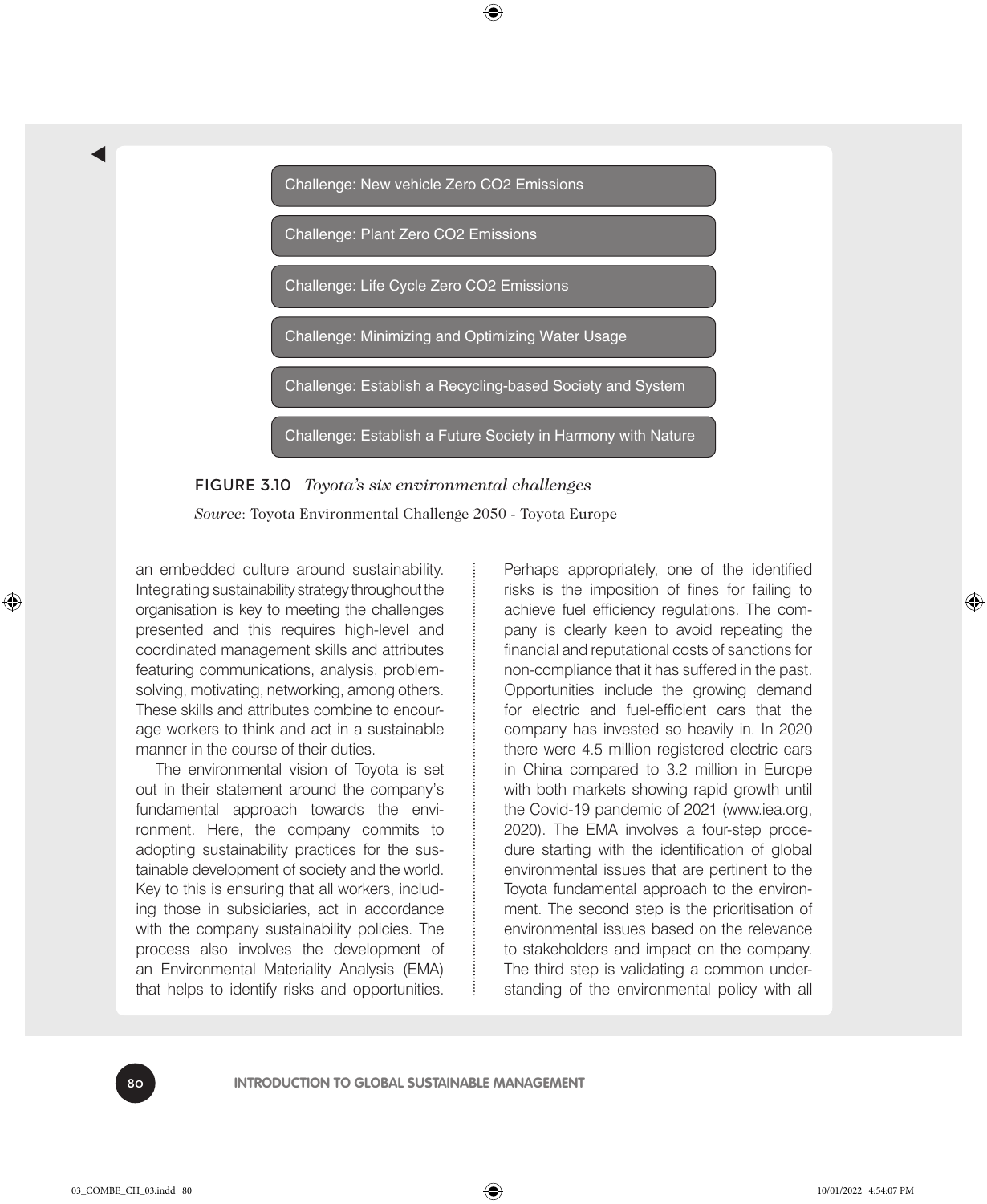⊕

plants and subsidiaries that comprise the corporation on a global basis. The fourth step is to undertake a review process every five years that supports the development of the subsequent five-year action plan. The Environmental Materiality Analysis is a key outcome that helps managers formulate strategies that are designed to meet long-term aims such as the Toyota Environmental Challenge 2050.

#### Toyota Environmental Challenge 2050

The scale and complexity of environmental challenges facing the world in the twenty-first century are both concerning and immediate. Evidence of climate change is now a daily reality for many of the world's citizens, the loss of bio-diversity has upset the natural balance of the eco-system, and the unsustainable exploitation of resources has had economic and environmental consequences that threaten the security of societies around the world. Organisations have a role to play in addressing these issues and Toyota have been proactive in making a contribution. The Toyota Environmental Challenge 2050 was created in 2015 and is linked to the UN Sustainable Development Goals with milestones set for 2025 and 2030. The six challenges outlined in Figure 3.10 align to a series of specific actions that support the achievement of selected SDGs. For example, there is a target of a 90% reduction in carbon emissions from new vehicles by 2050 that links to SDG 7 (affordable and clean energy) and SDG 13 (climate action). These also feature in the commitment to reach net zero carbon plants by 2050 with this also supporting SDG 9 (industry, innovation and infrastructure). Perhaps the most challenging of all is the commitment to completely eliminate all carbon from the vehicle life cycle

by 2050. This links to SDG 12 (responsible consumption and production).

Companies of the size, scale and scope of Toyota have a moral duty to act sustainably to help tackle climate change. Consumers and citizens are more aware of the responsibilities that corporate bodies have in this regard and this plays out in the way in which they perceive commercial organisations and their products and services. Consequently, there are sound business reasons for investing in sustainability and building strategies around it. The drive towards sustainability is characterised by innovation and creativity, improved efficiency, and better and more effective use of resources. These are key areas of competitive advantage for those firms with the vision, experience and know-how to exploit the opportunities that they present. Toyota has been at the vanguard of automotive manufacturers in striving to meet the challenges of addressing environmental issues and maintaining an economic growth ambition. The Toyota Environmental Challenge 2050 represents a commitment to making a significant contribution to protecting the eco-system which all species depend on whilst simultaneously meeting demand for vehicle transport into the future.

#### Questions and task

- 1. What three challenges set by Toyota link to reducing carbon emissions?
- 2. Access the Toyota Environmental Challenge 2050 and identify three actions that support identified UN Sustainable Development Goals (see https://global.toyota/en/sustainability/esg/challenge2050/).
- 3. What is the purpose of undertaking an Environmental Materiality Analysis?



⊕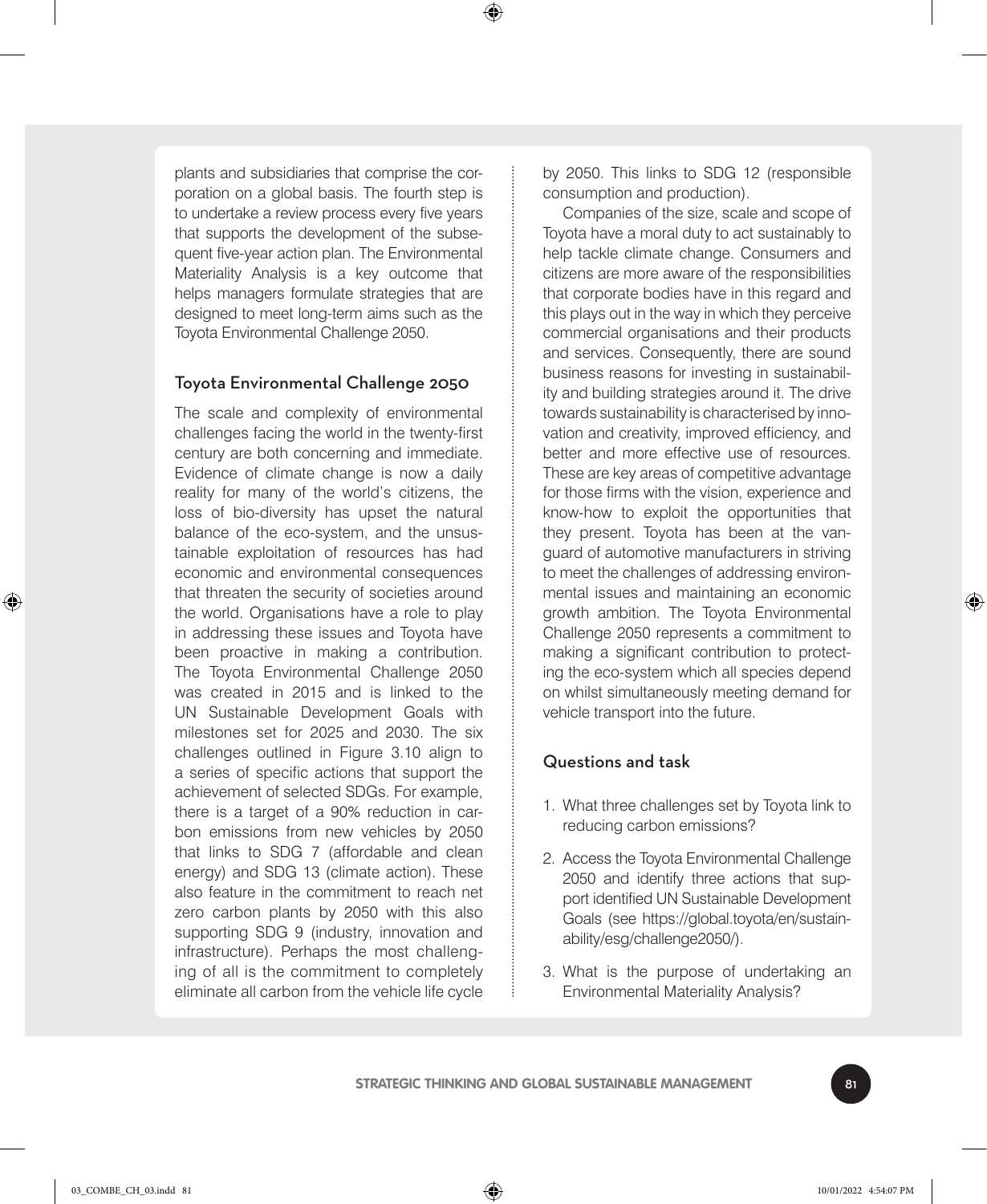#### SUMMARY

This chapter has used a typical strategy process to explain the ways in which sustainability strategies can be formulated, implemented and evaluated. The explanations of how sustainability strategies are developed have used theoretical frameworks including the value chain and the materiality matrix. Other frameworks have been used to offer insights into how targets are set and an example of an organisational structure. The discussion started with a critical evaluation of the core aims, mission and vision of organisations that are committed to sustainability strategies. This section emphasised the need to gain stakeholder 'buy-in' to the sustainability strategy aims and objectives. In particular, it was revealed just how important it is to integrate sustainability throughout the organisation.

⊕

The materiality matrix was used to explain how identifying levels of impact the sustainability strategy has and the interest among stakeholders can inform decision-making and help managers focus on appropriate levels of strategic intent and apply resources accordingly. The value chain framework was used to explain how managers can analyse sustainability actions to link with chosen support activities to combine and create added value. This process allows managers to determine the choices that support the aim of achieving competitive advantage alongside social and environmental aims. The implementation aspect of sustainability strategy featured organisational structure, governance, learning and culture. The discussion emphasised that these elements should be interrelated and implemented as a cohesive and integrated set of aims and objectives based on interconnections between them. The chapter was rounded off with the presentation of some of the most commonly used tools and techniques for evaluation of sustainability strategy.

#### REVIEW QUESTION AND TASKS

- 1. Explain the difference between operational and strategic management.
- 2. Give three examples of how organisations can add value by undertaking sustainability actions.
- 3. What is materiality and why is it important in the context of sustainability?

#### FURTHER READING

Rosenberg, M. (2015) *Strategy and Sustainability: A Hardnosed and Clear-Eyed Approach to Environmental Sustainability for Business*. London: Palgrave Macmillan.

The author addresses some of the tensions and challenges of bringing together the business world with that of environmental issues. The work presents some of the complexities

82 **INTRODUCTION TO GLOBAL SUSTAINABLE MANAGEMENT**

♠